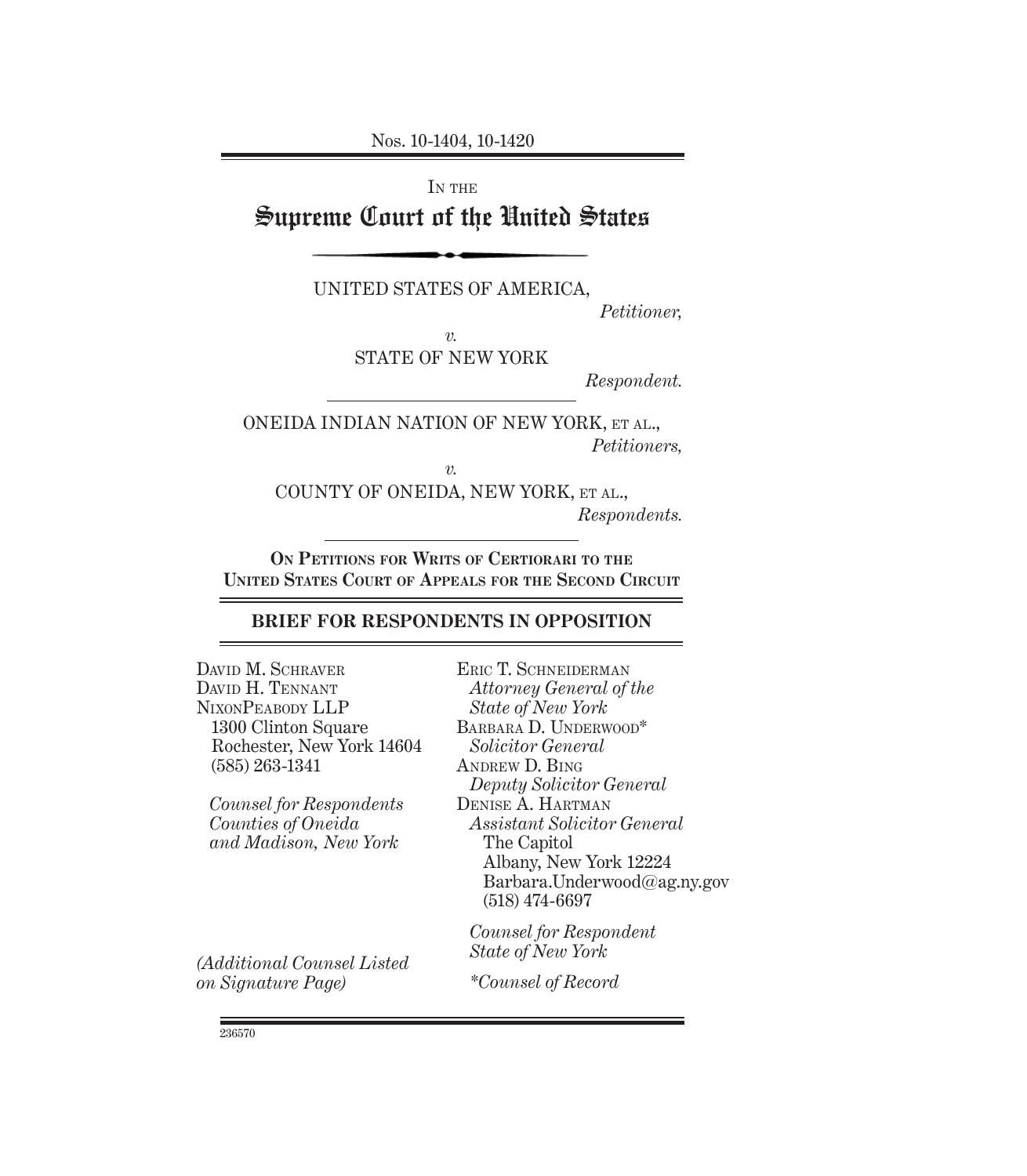#### **QUESTION PRESENTED**

Whether the Second Circuit properly dismissed these Indian land claims as barred by laches, acquiescence, and impossibility under this Court's decision in *City of Sherrill v. Oneida Indian Nation of N.Y.*, 544 U.S. 197 (2005), where petitioners' complaints seek declaratory and injunctive relief and damages for the defendants' allegedly unlawful possession of more than 250,000 acres of land in central New York that the historic Oneida Indian Nation sold to the State of New York in a series of transactions between 1795 and 1846.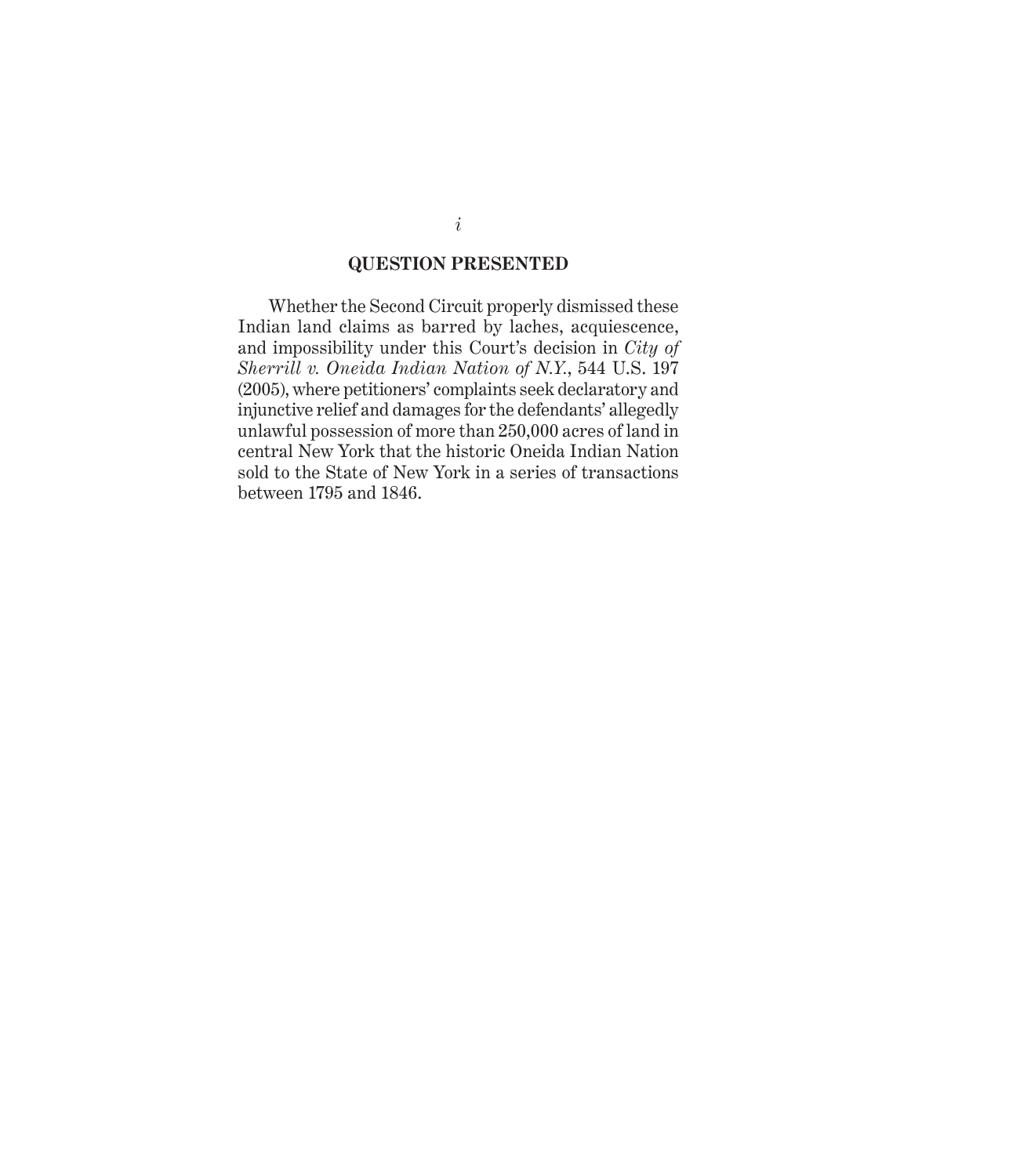# **TABLE OF CONTENTS**

|                                                                                                                                                          | Page         |
|----------------------------------------------------------------------------------------------------------------------------------------------------------|--------------|
| QUESTION PRESENTED                                                                                                                                       | $\mathbf{i}$ |
| TABLE OF CONTENTS                                                                                                                                        | ii           |
| TABLE OF CITED AUTHORITIES                                                                                                                               | iii          |
| STATEMENT                                                                                                                                                | $\mathbf{1}$ |
| Historical Background of the Oneida Land                                                                                                                 | 4            |
| $Oneida I$ and $Oneida II$                                                                                                                               | 11           |
| This Action                                                                                                                                              | 12           |
| $Sherrill$ and $Cayuga \ldots \ldots \ldots \ldots \ldots \ldots \ldots$                                                                                 | 14           |
| The Decisions Below                                                                                                                                      | 18           |
| REASONS FOR DENYING THE PETITIONS                                                                                                                        | 21           |
| L.<br>The Court of Appeals' Decision Is<br>Consistent With and Follows From This<br>Court's Decision in Sherrill and Does Not<br>Conflict with Oneida II | 22           |
| II. The Other Questions Presented By<br>Petitioners Do Not Warrant This Court's<br>Review                                                                | 27           |
| CONCLUSION                                                                                                                                               | 32           |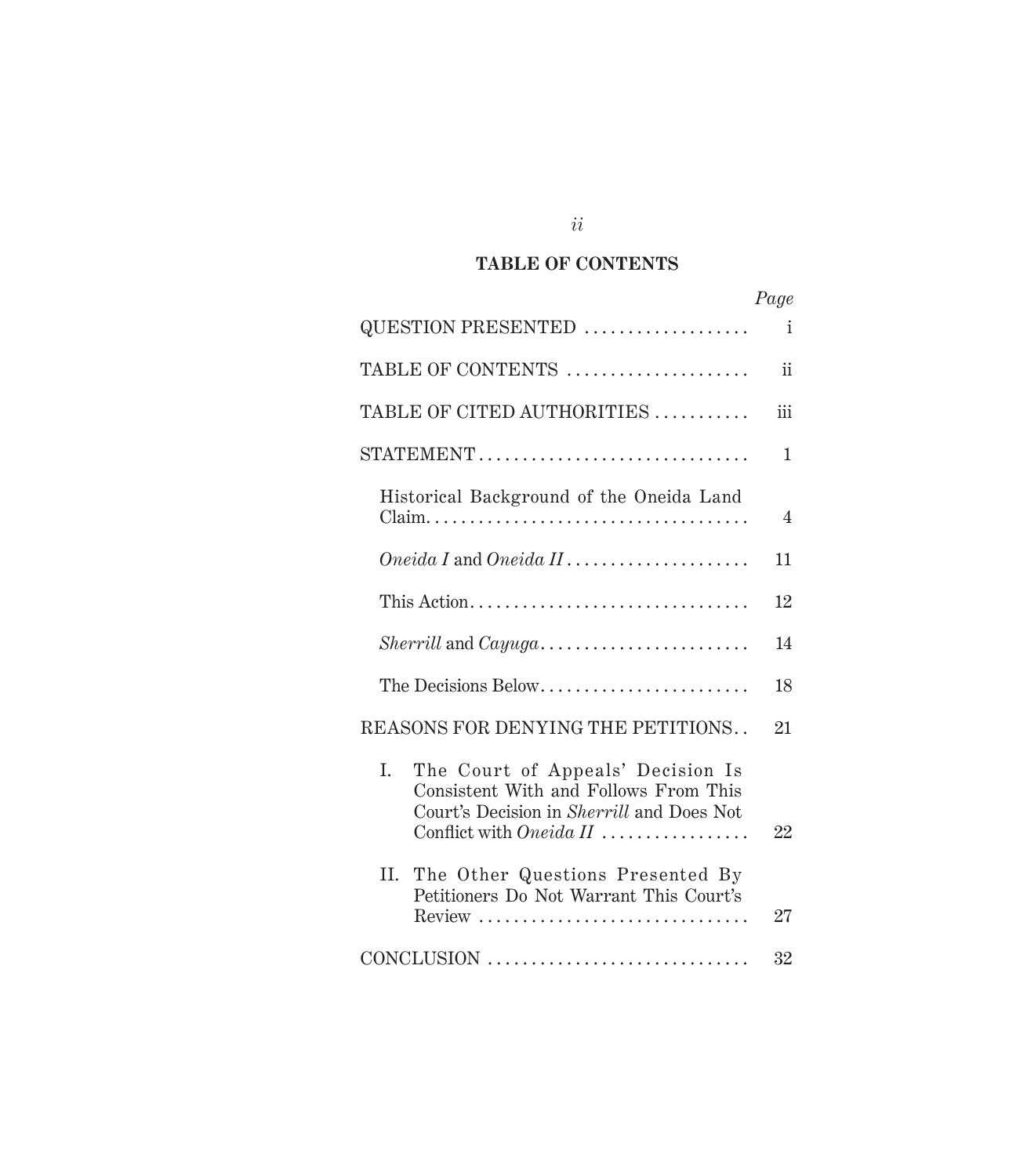### *iii*

# **TABLE OF CITED AUTHORITIES**

# **CASES**

| Alabama v. North Carolina, 130 S. Ct. 2295                                                                   | 20 |
|--------------------------------------------------------------------------------------------------------------|----|
| Alsop v. Riker, 155 U.S. 448 $(1894)$                                                                        | 29 |
| Arizona v. California, 460 U.S. 605 (1983)                                                                   | 20 |
| Cayuga Indian Nation of N.Y. v. Pataki, 413 F.3d                                                             |    |
| Cayuga Indian Nation of N.Y. v. Pataki, 547 U.S.                                                             | 3  |
| City of Sherrill v. Oneida Indian Nation of N.Y.,                                                            |    |
| County of Oneida v. Oneida Indian Nation of                                                                  |    |
| <i>Felix v. Patrick</i> , $145$ U.S. $317$ $(1892)$                                                          | 22 |
| Gardner v. Panama R. Co., 342 U.S. 29 (1951)                                                                 | 29 |
| Heckler v. Community Health Serv. of Crawford<br>County, Inc., 467 U.S. 51 (1984). $\dots \dots \dots \dots$ | 30 |
| $Holmberg$ v. Armbrecht, 327 U.S. 392 (1946)                                                                 | 29 |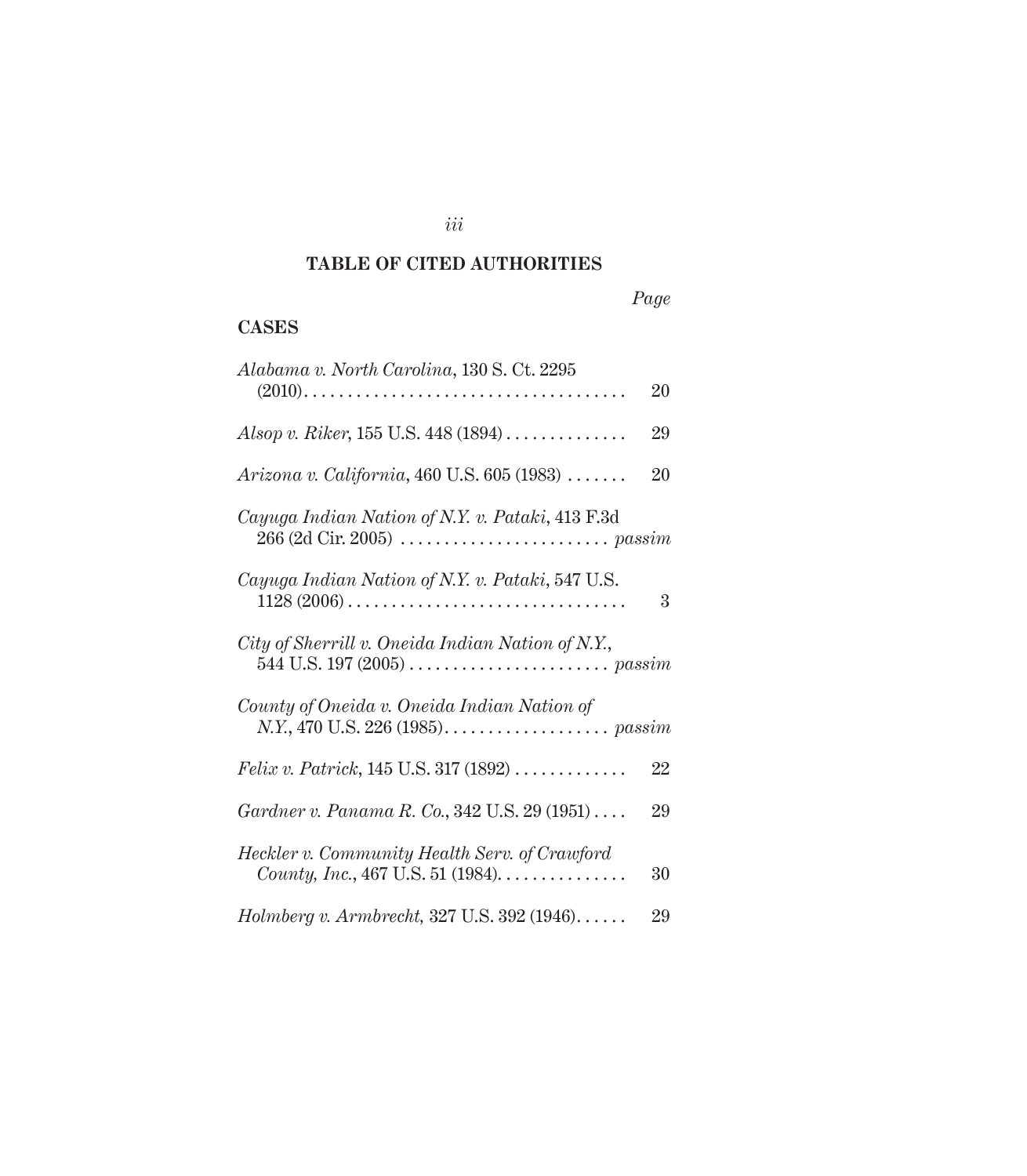# *Cited Authorities*

| Madison County v. Oneida Indian Nation of<br>$N.Y., 562$ U.S. ___, 131 S. Ct. 459 (2010)            | 16  |
|-----------------------------------------------------------------------------------------------------|-----|
| Madison County v. Oneida Indian Nation of<br>$N.Y., 562$ U.S. ___, 131 S. Ct. 704 (2011)            | 16  |
| $McKnight v. Taylor, 42 U.S. 161 (1843) \ldots$                                                     | 29  |
| New York Indians v. United States, 170 U.S. 1                                                       | 8,9 |
| New York Indians v. United States, 40 Ct. Cl. 448                                                   | 8,9 |
| <i>New York v. Salazar</i> , No. 6:08-cv-644 (N.D.N.Y.)                                             | 16  |
| Occidental Life Ins. Co. v. EEOC, 432 U.S. 355                                                      | 30  |
| Oneida Indian Nation of N.Y. v. County of                                                           |     |
| Oneida Indian Nation of N.Y. v. County of<br><i>Oneida</i> , 217 F. Supp. 2d 292 (N.D.N.Y. 2002)    | 12  |
| Oneida Indian Nation of N.Y. v. United States,<br>26 Ind. Cl. Comm'n 138 (1971), aff'd, 201 Ct. Cl. |     |
| Oneida Nation of N.Y. v. United States, 43 Ind.                                                     |     |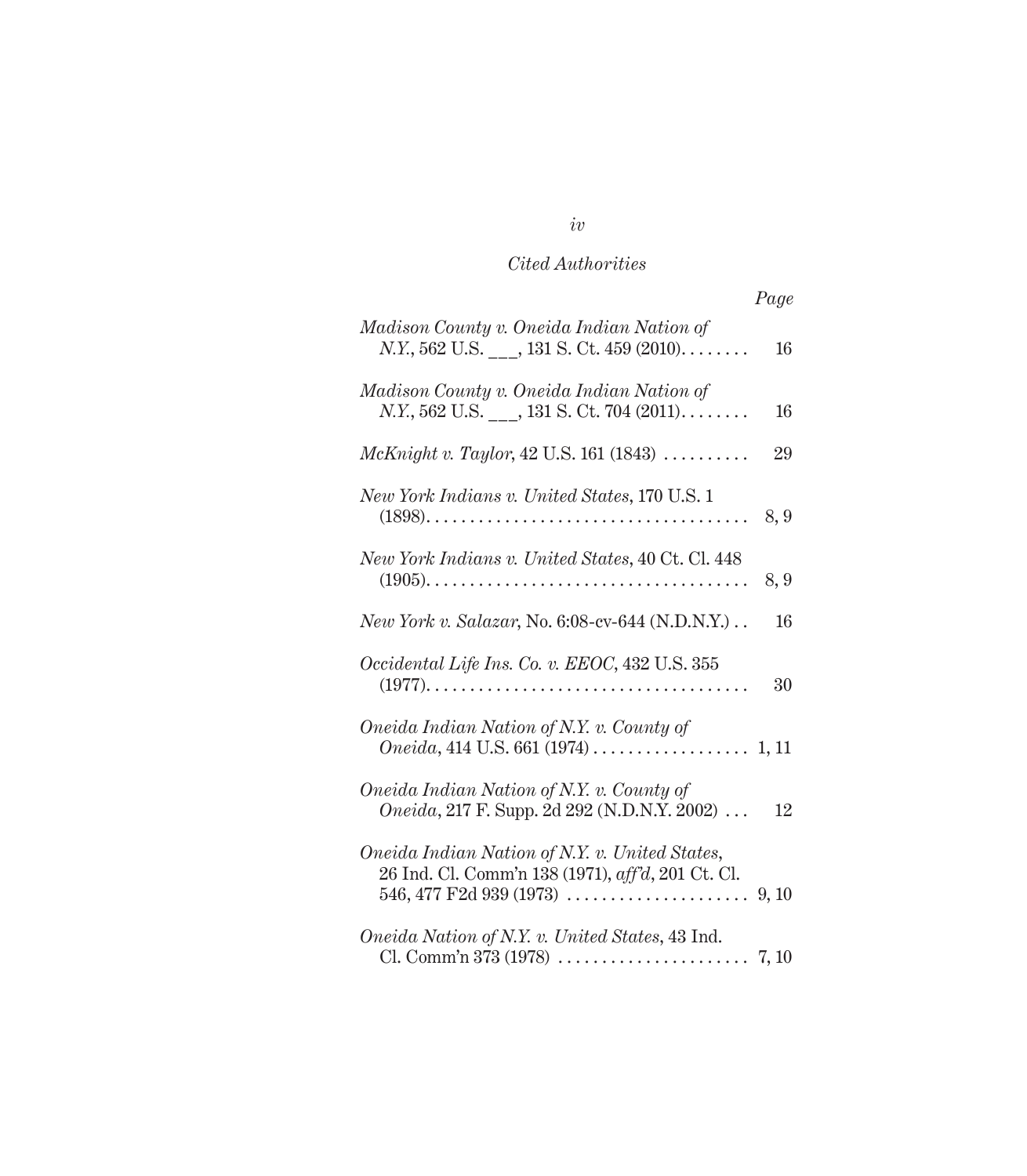# *Cited Authorities*

*Page*

| Oneida Nation of N.Y. v. United States, 231 Ct.<br>Cl. 990, 1982 WL 25826 (1982) $\ldots$                                                   | 11              |
|---------------------------------------------------------------------------------------------------------------------------------------------|-----------------|
| Stockbridge Munsee Community, et al., v.<br>United States, Docket No. 300A et al., Case<br>$No. 03-855$                                     | 10              |
| United States v. Beebe, 127 U.S. 338 (1888)                                                                                                 | 31              |
| United States v. California, 332 U.S. $19(1947) \ldots$                                                                                     | 31              |
| United States v. Mottaz, 476 U.S. 834 (1986).23, 24, 27                                                                                     |                 |
| United States v. Pataki, 547 U.S. $1128(2006)\ldots$ .                                                                                      | 3               |
| United States v. Summerlin, $310$ U.S. $414$ (1940)                                                                                         | 31              |
| Yankton Sioux Tribe v. United States, 272 U.S.<br>$351 (1926) \ldots \ldots \ldots \ldots \ldots \ldots \ldots \ldots \ldots \ldots \ldots$ | 22              |
| <b>FEDERAL STATUTES</b>                                                                                                                     |                 |
|                                                                                                                                             | $6\phantom{.}6$ |
|                                                                                                                                             |                 |
|                                                                                                                                             |                 |
|                                                                                                                                             |                 |
|                                                                                                                                             |                 |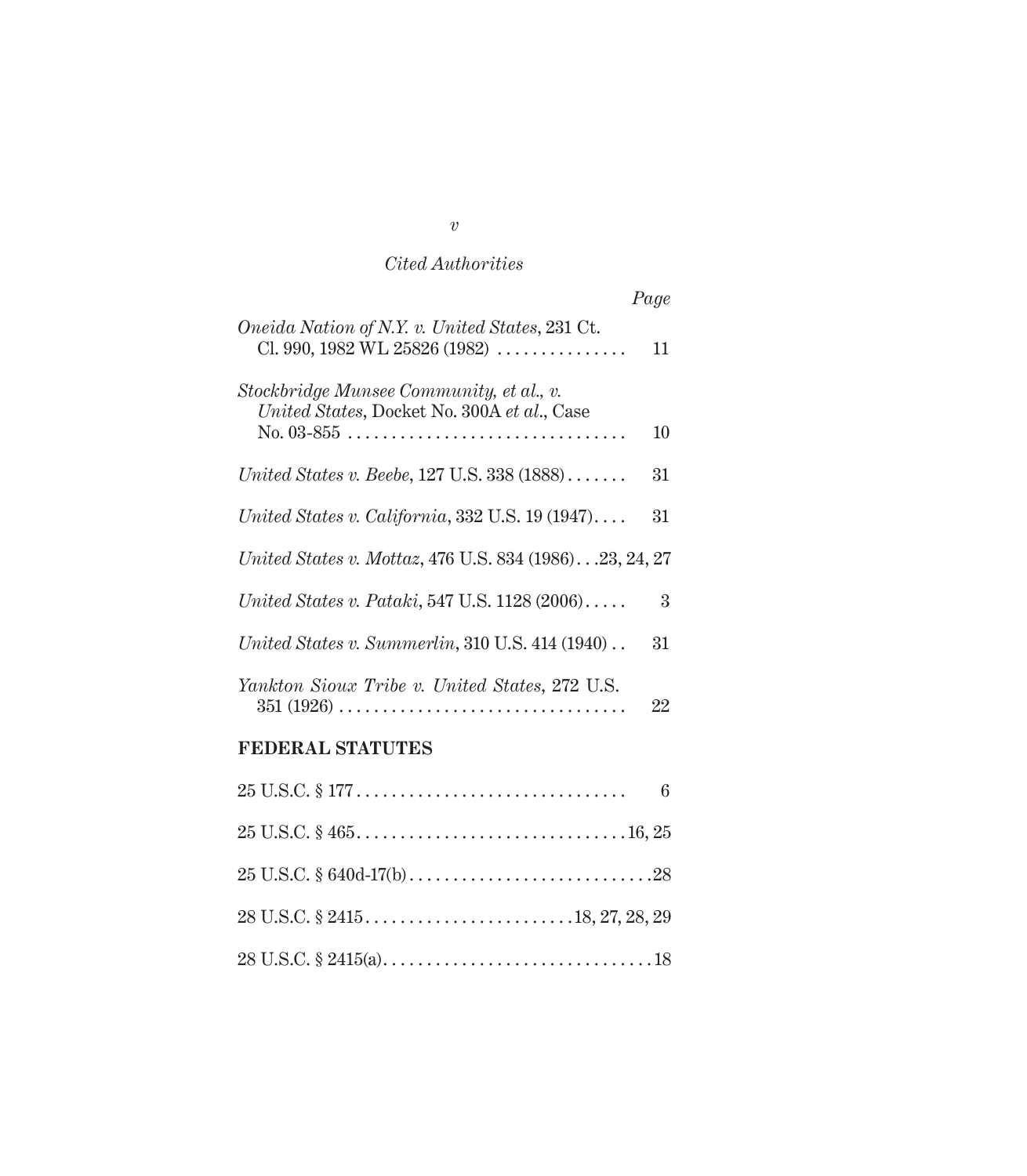# *Cited Authorities*

|                                                                                               | Page |
|-----------------------------------------------------------------------------------------------|------|
|                                                                                               | 27   |
| 1 Stat. 137 (1790 Indian Trade and Intercourse Act)                                           | 5    |
| 1 Stat. 330-331 (1793 Indian Trade and Intercourse                                            | 5    |
| 4 Stat. 411-412 (1830 Indian Removal Act) $7, 8$                                              |      |
| 60 Stat. 1049 (1946 Indian Claims Commission                                                  |      |
| TREATIES                                                                                      |      |
| 7 Stat. 44 (1794 Treaty of Canandaigua) $\dots\dots\dots$                                     | 6    |
| Treaty of Fort Schuyler (1788).                                                               | 6    |
| Treaty of Buffalo Creek (1838)                                                                | 8    |
| <b>OTHER CITED AUTHORITIES</b>                                                                |      |
| 24 Cong. Rec. 588-589 $(1893)$                                                                | 9    |
| F. Cohen, Handbook of Federal Indian Law 420                                                  | 8    |
| Report of the Special Committee to Investigate<br>the Indian Problem of the State of New York | 7    |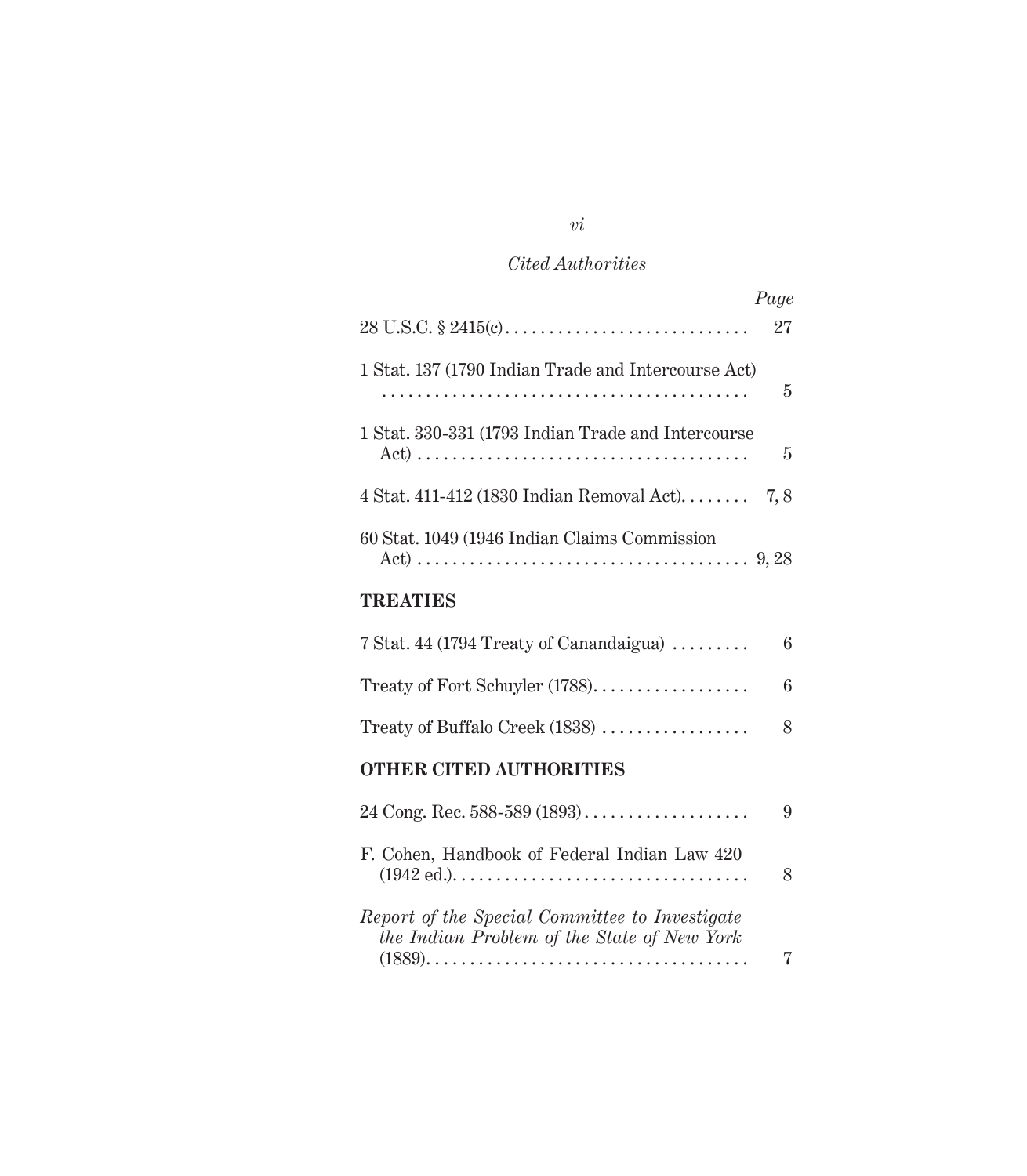#### **STATEMENT**

In a series of treaties between 1795 and 1846, the historic Oneida Indian Nation ceded to New York State its interest in over 250,000 acres of land in what is now Madison and Oneida Counties. For the better part of two centuries, non-Indians have occupied this land almost entirely and New York State and the Counties have exercised jurisdiction and sovereignty there. And for nearly all of that time, non-Indian occupancy and governance of these lands went unchallenged by the Oneidas themselves and by the United States. As this Court recently summarized in *City of Sherrill v. Oneida Indian Nation of N.Y.*, 544 U.S. 197, 216 (2005), "[t]he Oneidas did not seek to regain possession of their aboriginal lands by court decree until the 1970's." And for its part, "[f]rom the early 1800's into the 1970's, the United States largely accepted, or was indifferent to, New York's governance of the land in question *and the validity* vel non *of the Oneidas' sales to the State*." *Id.* at 214 (emphasis added).

The long-settled status of the title to the land ceded by the Oneidas was abruptly thrown into question in the 1970's when the tribal plaintiffs, claiming to be successors to the historic Oneida Indian Nation, sued the Counties challenging the validity of the Oneidas' ancient land cessions. The first of these claims was called a "test case" and sought only two years' rent for fewer than 900 acres of the quarter-million acre tract. That case came twice to this Court. In the first decision, *Oneida Indian Nation of N.Y. v. County of Oneida*, 414 U.S. 661 (1974) ("*Oneida I*"), the Court held that the claim presented a federal question over which the federal courts had jurisdiction. In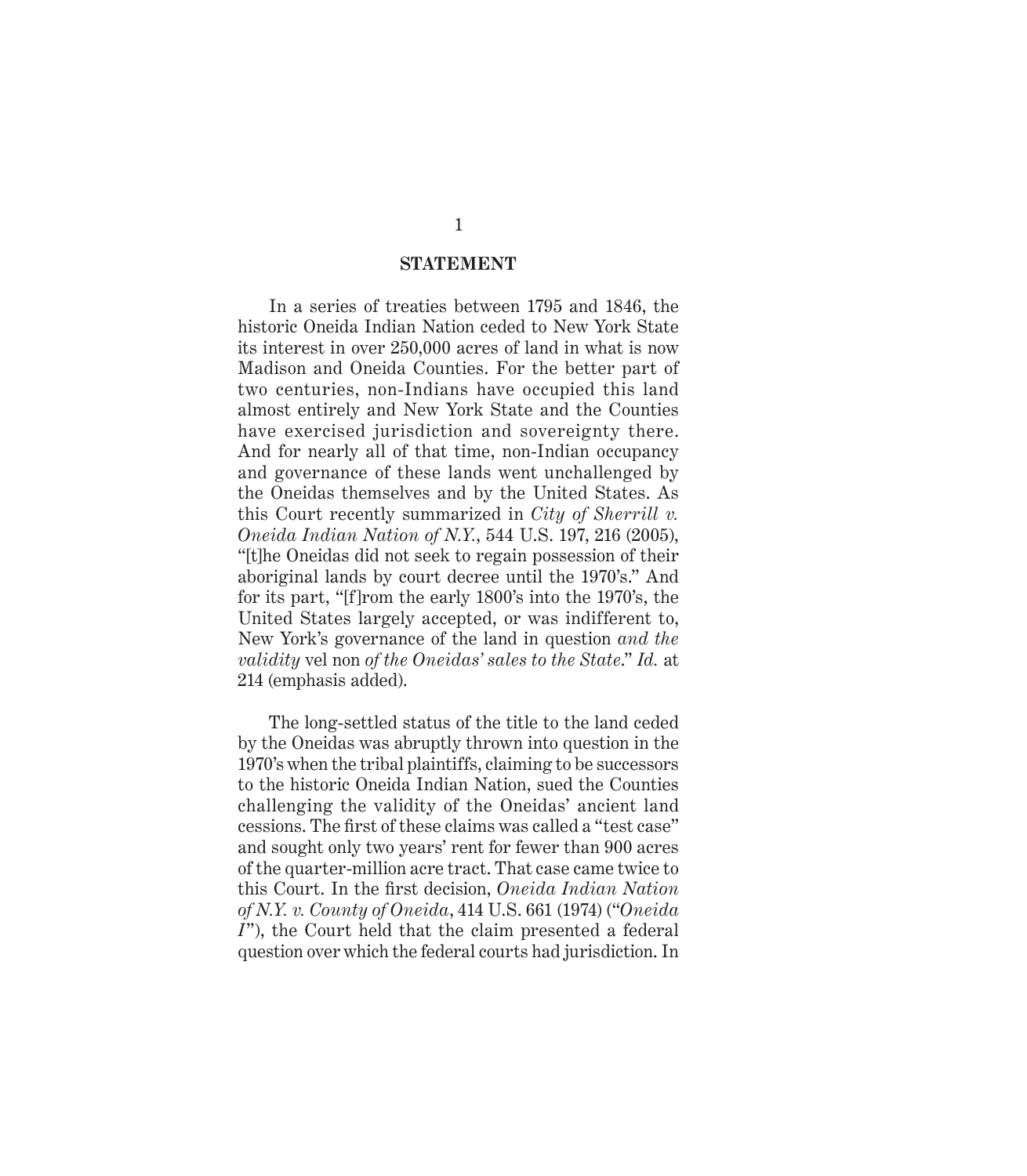the second, *County of Oneida v. Oneida Indian Nation of N.Y.*, 470 U.S. 226 (1985) ("*Oneida II*"), the Court held that the claim stated a cause of action under federal common law for violation of possessory rights, *id.* at 236, but the Court declined to decide whether the claim was barred by laches, finding that defendants had not preserved that defense. *Id.* at 244-45.

That issue reached this Court in 2005, in a suit brought by the New York Oneidas, petitioners here, against the City of Sherrill, to bar the collection of property taxes on land that was allegedly transferred improperly from the Oneidas. In *Sherrill*, the Court held that "standards of federal Indian law and federal equity practice" barred the claim of the New York Oneidas to sovereign immunity from local taxation of lands that it had recently acquired within the 250,000-acre tract. 544 U.S. at 214. The Court found that laches, acquiescence and impossibility precluded the New York Oneidas' long-delayed assertion of sovereignty over these lands because of the substantial disruption to state and local governance the claim would cause. *See id.* at 202-03, 221. The Court observed that Congress has provided a process for the federal government to acquire land in trust for tribal communities that takes into account the interests of all those with stakes in the area's governance and well-being. *See id.* at 220-221, citing 25 U.S.C. § 465. The New York Oneidas pursued the trust process and in a 2008 Record of Decision, the Department of the Interior agreed to take approximately 13,000 acres of land into trust for the tribe.

Shortly after *Sherrill* was decided, the United States Court of Appeals for the Second Circuit applied the principle of that case to bar a 64,000-acre land claim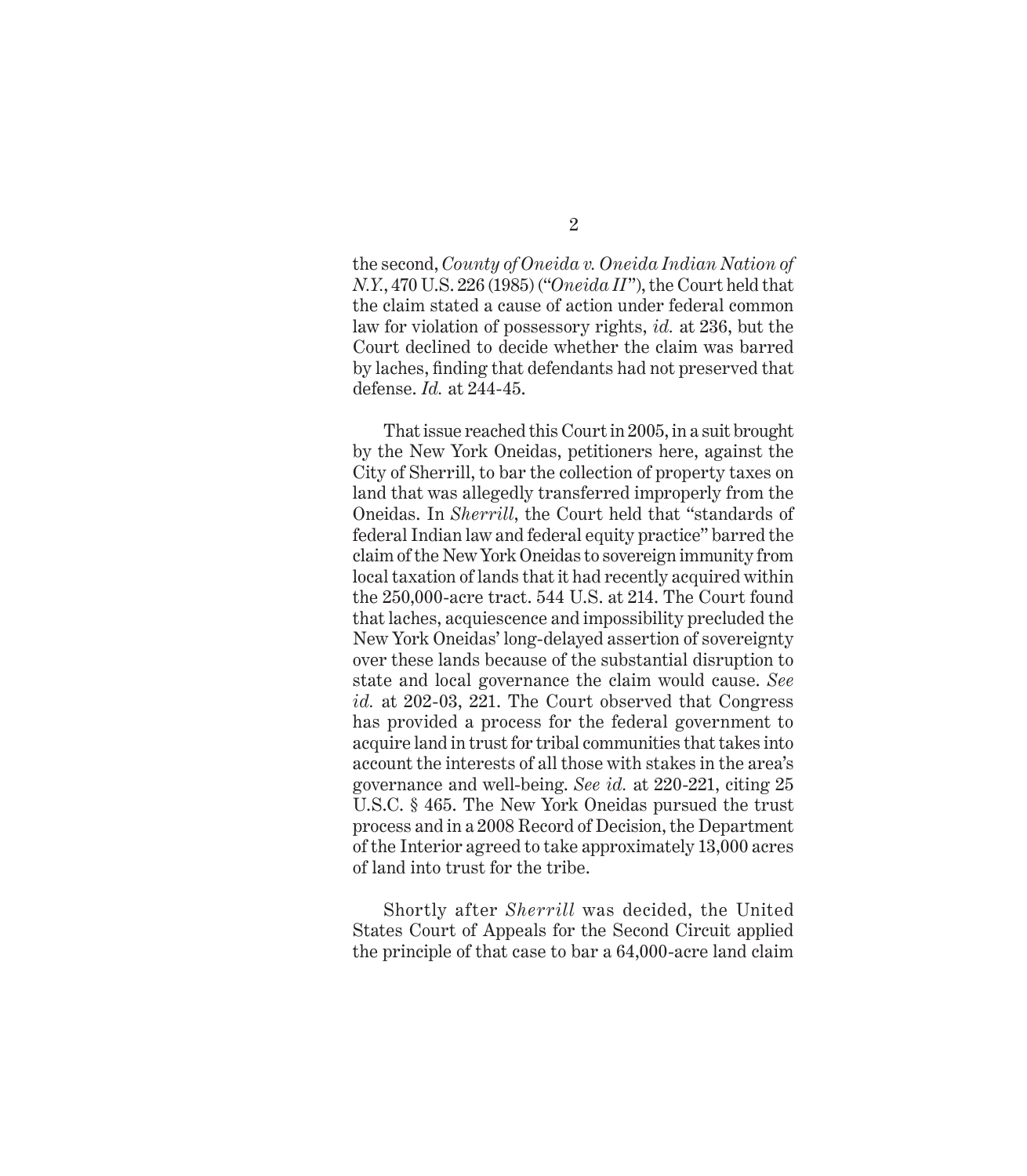brought by the Cayuga Indian Nation. Holding that the claim was barred by the same laches, acquiescence and impossibility recognized in *Sherrill*, the court dismissed the complaints of both the tribal plaintiffs and the United States. *Cayuga Indian Nation of N.Y. v. Pataki*, 413 F.3d 266 (2d Cir. 2005). The Second Circuit concluded that the import of *Sherrill* is that disruptive forward-looking land claims, "a category exemplified by possessory land claims, are subject to equitable defenses, including laches." *Id.* at 277. These equitable defenses negated any continuing tribal right to possess the disputed lands, and precluded any relief, including damages, based on that right. *Id.* at 277-78. Both the tribal plaintiffs and the United States petitioned this Court for a writ of certiorari, making arguments that are substantially similar to those petitioners make here. This Court denied the petitions. *See United States v. Pataki*, 547 U.S. 1128 (2006); *Cayuga Indian Nation of N.Y. v. Pataki*, 547 U.S. 1128 (2006).

This case presents a straightforward application of *Sherrill* and *Cayuga* to an Indian land claim based on the same or similar land transfers. The New York and Wisconsin Oneidas commenced this action in 1974 seeking damages for the Counties' allegedly illegal occupation of reservation land,<sup>1</sup> but the case lay dormant for nearly 25 years. In 1998, more than 200 years after the first of the challenged transfers, the United States intervened as a plaintiff. In 2000, plaintiffs dramatically enlarged the action, amending their complaints to add the State of New York as a defendant and to claim damages for the 200-year occupation of the entire 250,000-acre tract.

 $<sup>1</sup>$  The Oneida of the Thames joined the action as a plaintiff</sup> in 2000.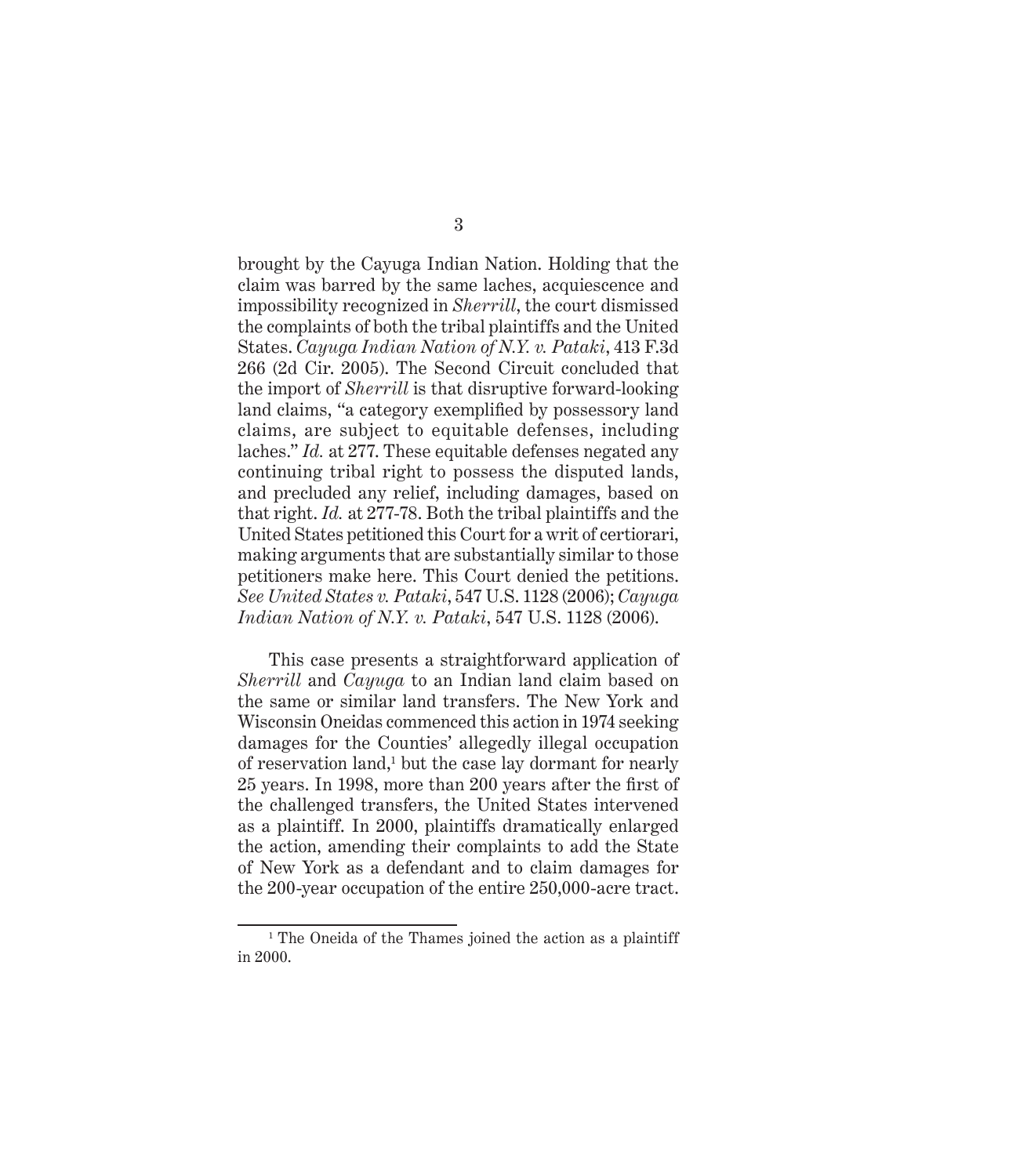The Oneidas "demand[ed] recovery of land they had not occupied since the 1795-1846 conveyances." *Sherrill*, 544 U.S. at 210. In addition, both the United States and the tribal plaintiffs sought to eject the approximately 20,000 private landowners who now occupied the lands. The district court rejected the imposition of any liability against the private landowners. *See id.* at 211.

After *Sherrill*, the district court dismissed what it termed plaintiffs' "possessory land claims," but refused to dismiss what it deemed plaintiffs' "non-possessory claims" for "fair compensation." U.S.Pet.App. 68a-104a. On appeal, the court of appeals reversed this part of the district court's judgment and found that all claims raised by the plaintiffs, "whether possessory or purportedly non-possessory, are subject to and barred by the defense recognized in *Sherrill* and *Cayuga*." U.S.Pet.App. 52a-53a.

The court of appeals correctly found that the defense that this Court applied in *Sherrill* bars all the claims of all of the plaintiffs here, including the United States. Because this Court in *Sherrill* recently reviewed this unique historical record and the decision of the court of appeals is consistent with and follows from *Sherrill*, there is no need for further review by this Court.

### **Historical Background of the Oneida Land Claim**

A brief counterstatement of the history of the Oneida land claim is necessary to dispel two erroneous impressions that may be fostered by the petitions in this case. First, petitioners (U.S. Pet. 4, 25; Oneida Pet. 5) attribute great significance to a 1795 opinion of the United States Attorney General suggesting that a federal treaty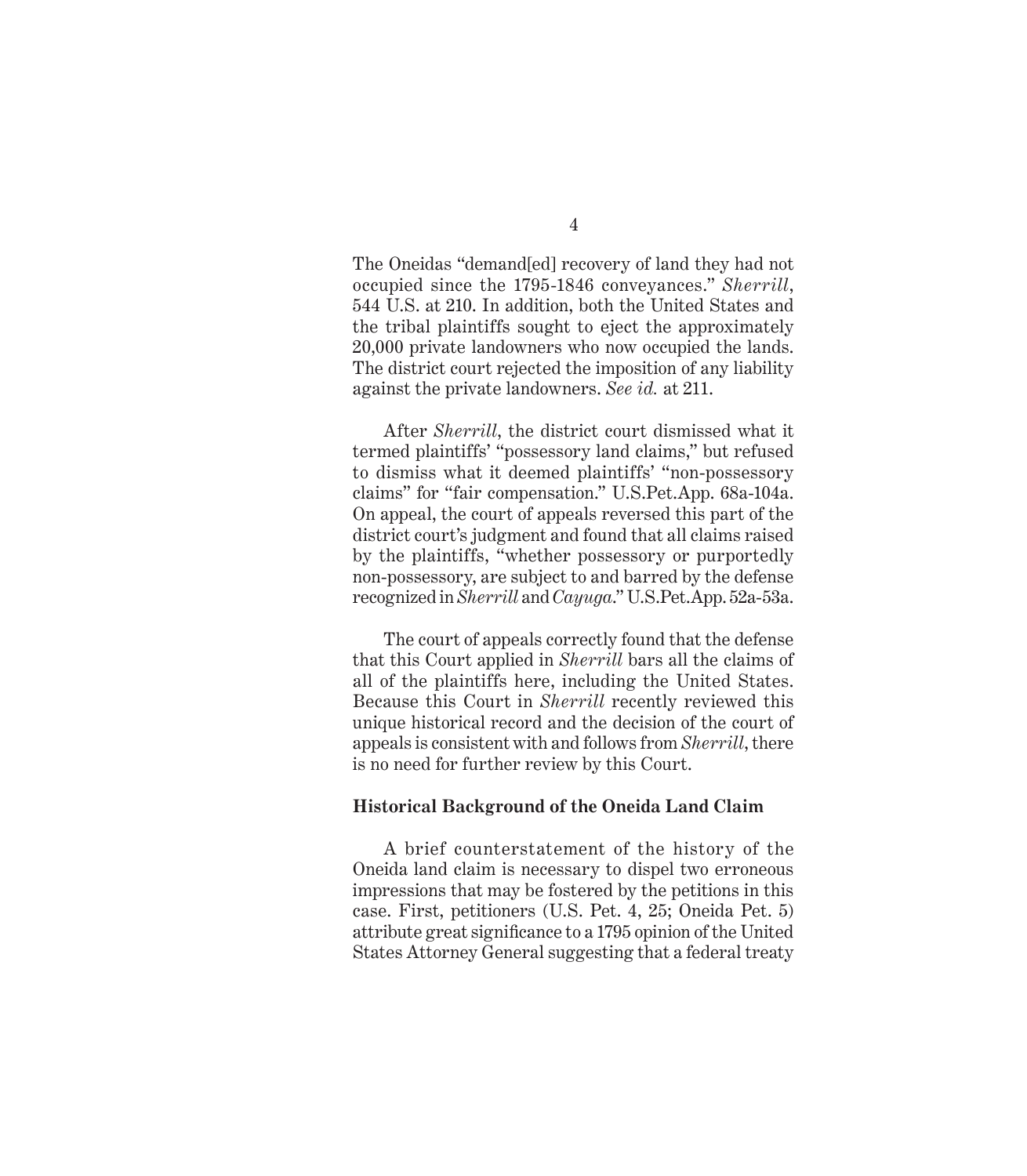was required for the 1795 sale "unless there be something in the circumstances of this case." U.S.Pet.App. at 277a. But a full review of the history demonstrates that on numerous other occasions the United States actively encouraged, participated in, and defended those land transactions. And second, although petitioners assert that their claim for compensation here is separate from, and less disruptive than, the claims that *Sherrill* found barred by the two-century delay in asserting them (U.S. Pet. 27-28; Oneida Pet. 23-24), the history of these claims shows that they are inextricably linked to those same barred claims.

1. Before the Revolutionary War, the Oneida Indian Nation occupied some six million acres in what is now central New York. In 1788, New York and the Oneida Nation entered into the Treaty of Fort Schuyler, under which the Oneidas ceded "all their lands" to the State, and the State made payments in money and kind and set aside for the Oneidas' "use and cultivation" an area of approximately 250,000 to 300,000 acres. *See Sherrill*, 544 U.S. at 203.

In 1790, Congress enacted the Indian Trade and Intercourse Act, commonly known as the Nonintercourse Act. Act of July 22, 1790, ch. 33, 1 Stat. 137. As amended in 1793, the Act provided that "no purchase or grant of lands, of any title or claim thereto, from any Indians or any nation or tribe of Indians, within the boundaries of the United States, shall be of any validity in law or equity, unless the same be made by a treaty or convention entered into pursuant to the constitution" (U.S.Pet.App. 279a-280a). Act of March 1, 1793, ch. 19, § 8, 1 Stat. 330- 331. The current version (U.S.Pet.App. 280a) is codified at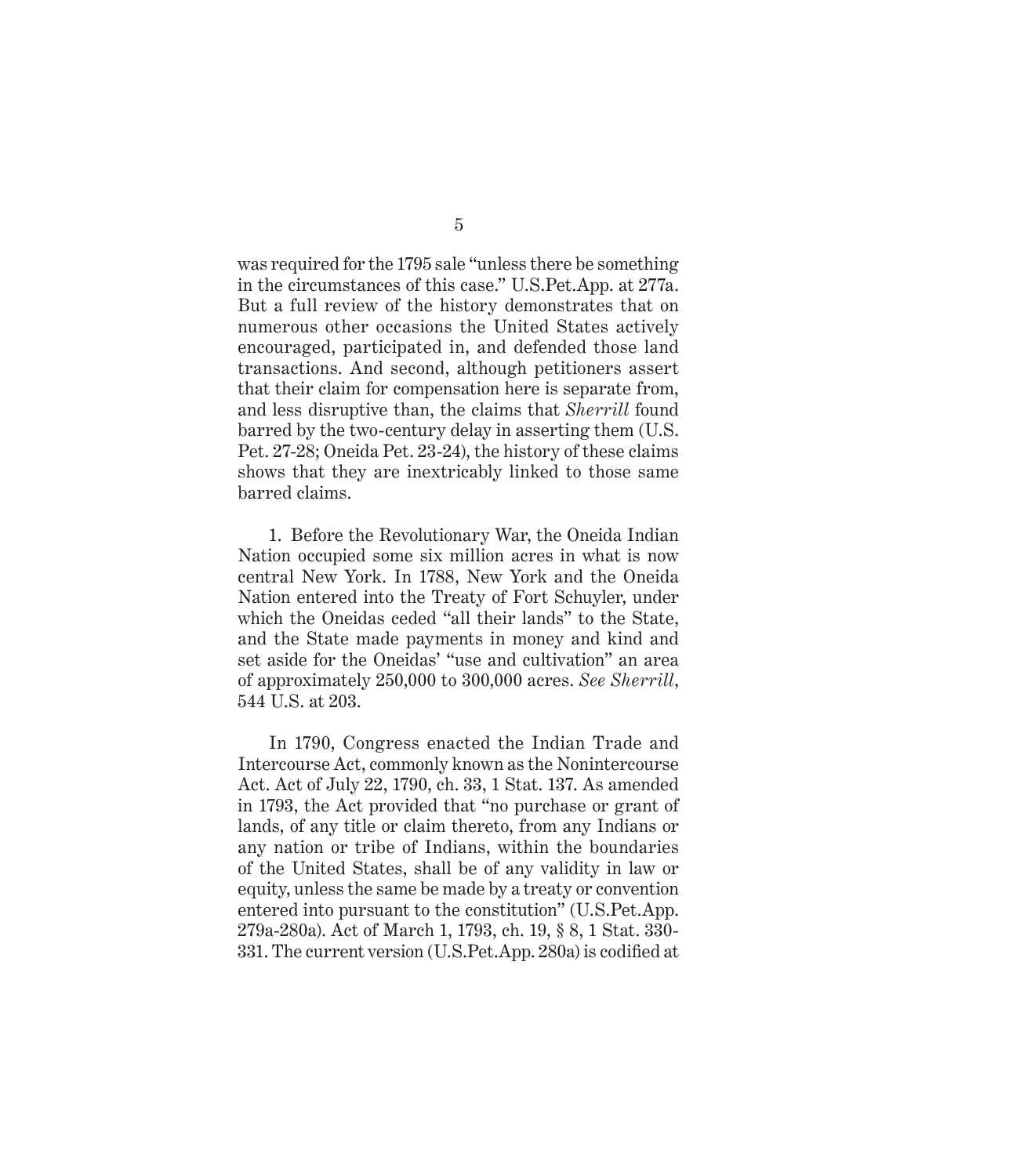25 U.S.C. § 177. The Act "bars sales of tribal land without the acquiescence of the Federal Government." *Sherrill*, 544 U.S. at 204.

In 1794, the United States entered into the Treaty of Canandaigua. Treaty of November 11, 1794, 7 Stat. 44. The Treaty of Canandaigua acknowledged the area set aside by the Treaty of Fort Schuyler for the Oneidas and provided that the United States would not interfere with the Oneidas' "free use and enjoyment" of that land. *Id*. at 45, art. II. The Treaty also authorized the Oneidas to sell their lands to "the people of the United States, who have the right to purchase." *Id.* This provision authorized the Oneidas to sell their lands only to New York State, because it had the right of preemption. *See Sherrill*, 544 U.S. at 203 n. 1. The Oneidas agreed that they would "never claim any other lands within the boundaries of the United States." *Id*. at 45, art. IV; *see Sherrill*, 544 U.S. at 204-05.

In 1795, after the Treaty of Canandaigua, the Oneidas conveyed to the State their interest in approximately 100,000 acres of the lands set aside in the Fort Schuyler Treaty. *See* 544 U.S. at 205. In a score of subsequent transactions, the Oneidas ceded their interest in most of the remaining lands to the State in exchange for money and other lands. By 1846, the Oneidas retained an interest in only a few hundred acres. *See id*. at 206-07.

Although the United States Attorney General had opined in 1795 that the sale of lands to the State by the Six Nations required a federal treaty under the Nonintercourse Act unless there was something in the circumstances of this case to take it out of the Act's general prohibition (U.S.Pet.App. 276a-278a), the United States did not thereafter challenge the validity of the 1795 Oneida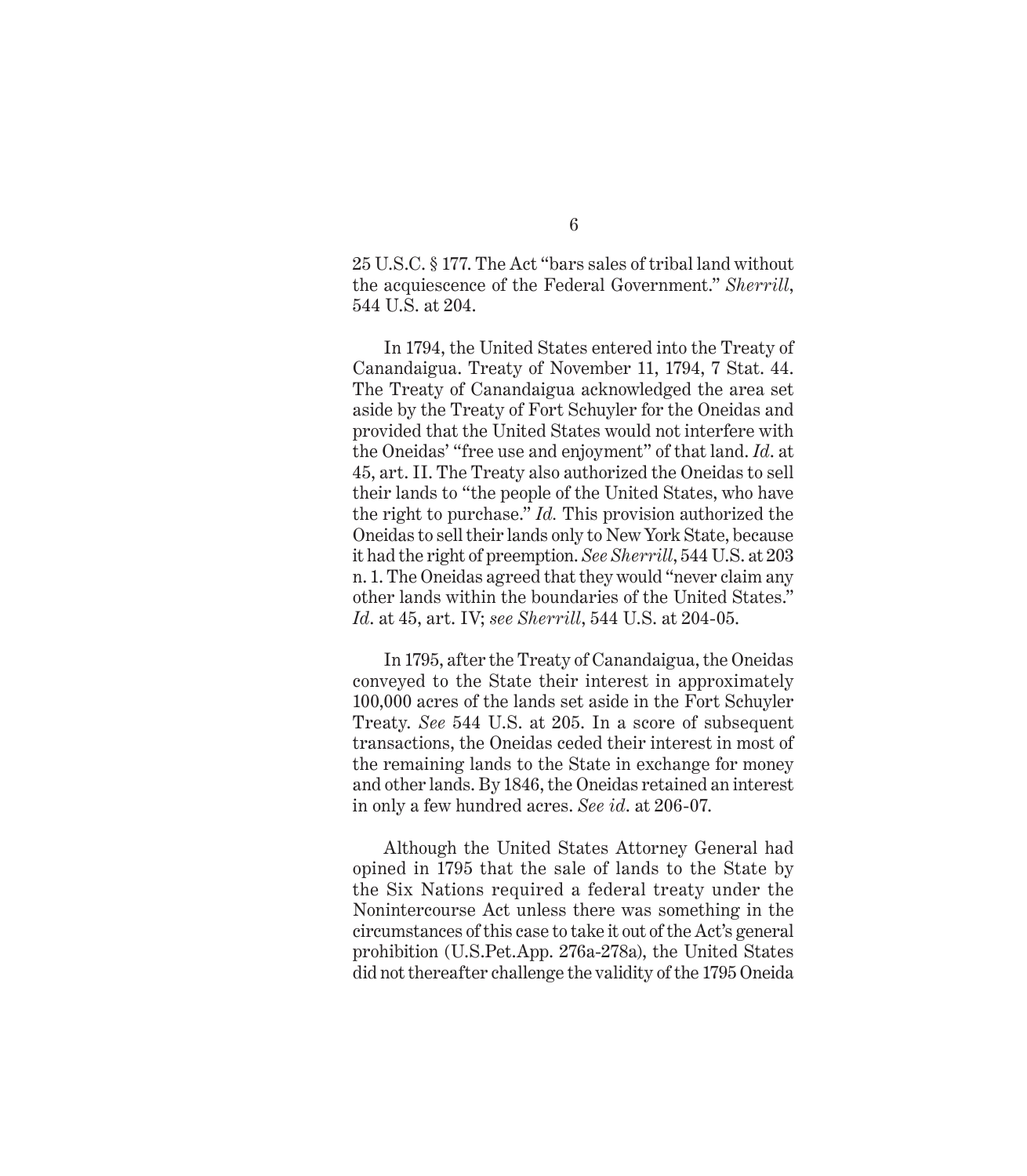sale or subsequent sales to New York until nearly two centuries later. Instead, the United States encouraged and participated in many of these transactions. Beginning in the first decade of the 1800s, the United States pursued a policy designed to open reservation lands to white settlers and to remove Indian tribes from the eastern States to frontier regions then not populated by settlers. *See Sherrill* at 205. To that end "early 19th-century federal Indian agents in New York . . . 'took an active role . . . in encouraging the removal of the Oneidas . . . to the west.'" *Sherrill* at 205-06, quoting *Oneida Nation of N.Y. v. United States*, 43 Ind. Cl. Comm'n 373, 390, 391 (1978) (noting that federal agents were "deeply involved" in "plans . . . to bring about removal of the [Oneidas]" and in the State's acquisition of Oneida land).2

In 1815, the Oneidas sought the assistance and consent of the United States to their removal to the west, 7 Stat. at 550, and the federal government "accelerated" its efforts to remove the Indian tribes from the east. *See Sherrill* at 206. With continued federal encouragement, the Oneidas sold more land to New York and used the proceeds to finance their emigration to Wisconsin.<sup>3</sup> During the 1830s, it appeared that further removal to Wisconsin

<sup>2</sup> In addition, in 1830, Congress adopted the Indian Removal Act authorizing the President to set aside federal lands west of the Mississippi "for the reception of such tribes or nations of Indians as may choose to exchange the lands where they now reside, and remove there." Act of May 28, 1830, 4 Stat. 411-412.

<sup>3</sup>*See Report of the Special Committee to Investigate the Indian Problem of the State of New York* (1889) at 287 (Treaty of August 26, 1824); at 291 (Treaty of February 13, 1829); at 293 (Treaty of October 8, 1829); at 296 (dated April 2, 1833); at 298 (Treaty of February 1, 1826); at 303 (Treaty of April 3, 1830); at 305 (Treaty of February 26, 1834).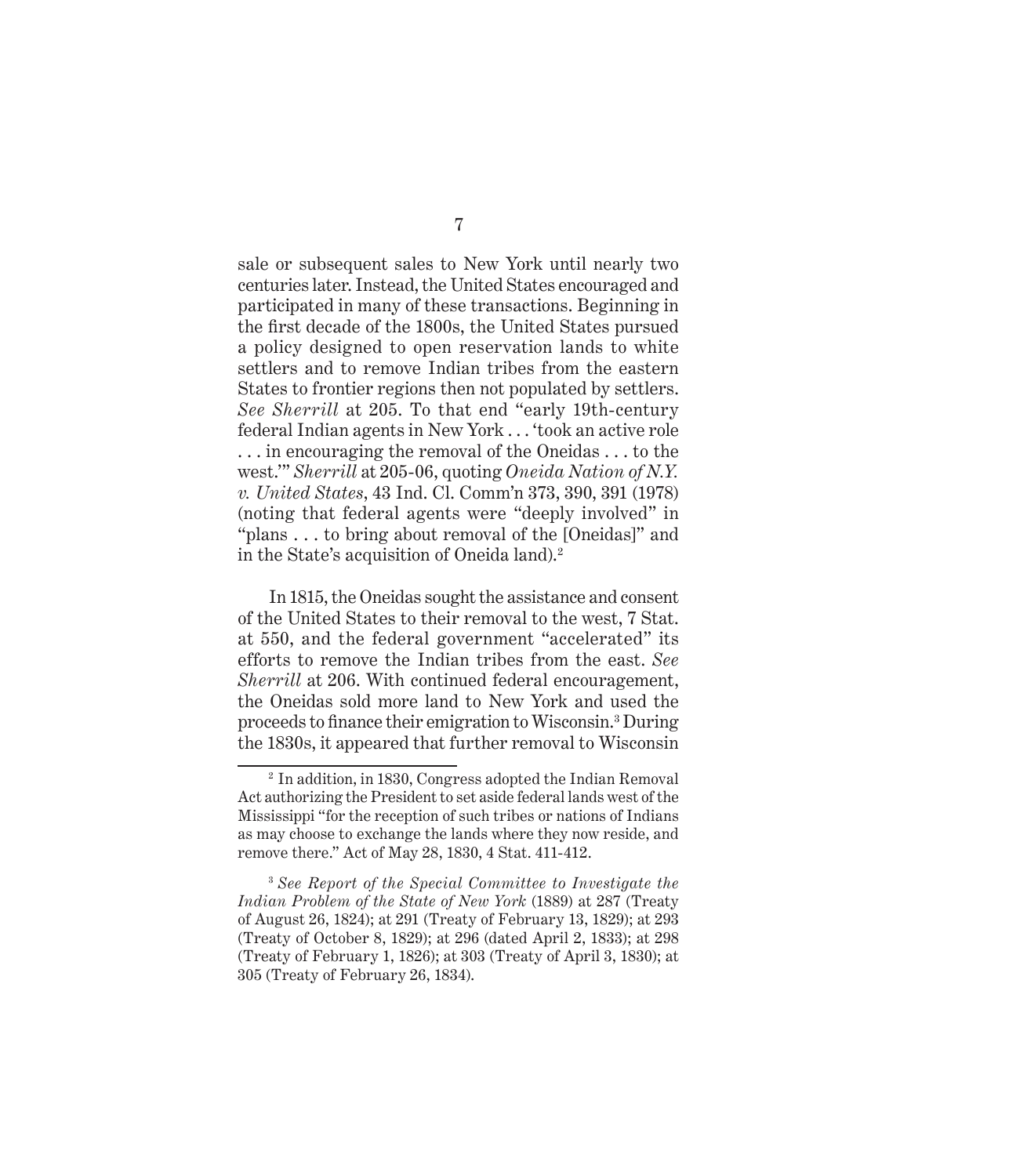was not feasible, and the United States and the New York Indians, pursuant to the federal removal policy and the Indian Removal Act, entered into the Treaty of Buffalo Creek in 1838. *See* F. Cohen, Handbook of Federal Indian Law 420 (1942 ed.). By then, the Oneidas had sold all but 5000 acres of their lands. *Sherrill* at 206. Six hundred of their members resided in Wisconsin, while 620 remained in New York. 7 Stat. 556 (Sched. A).

In the Buffalo Creek Treaty, the Oneidas and the other New York Indians accepted nearly two million acres in what is now Kansas "as a permanent home for all the New York Indians, now residing in the State of New York, or in Wisconsin, or elsewhere in the United States, who have no permanent homes . . . ." Arts. 1, 2, 7 Stat. at 551-552. The Treaty provided that the Oneidas "hereby agree to remove to their new homes in Indian territory, as soon as they can make satisfactory arrangements with the Governor of the State of New York for the purchase of their lands at Oneida." Art. 13, 7 Stat. at 554; *see Sherrill* at 206. During the 1840's, the Oneidas sold most of their remaining lands to the State. *Sherrill* at 206-07, citing *New York Indians v. United States*, 40 Ct. Cl. 448, 458, 469-71 (1905).

2. In 1893, with the United States' consent, the New York Indians, including the Oneidas, sued the United States for monetary relief for failing to reserve certain Kansas lands for them as promised by the Treaty of Buffalo Creek. *New York Indians v. United States*, 170 U.S. 1 (1898); *see* Act of January 28, 1893, 27 Stat. 426. In explaining the 1893 legislation, Senator Platt, who reported the bill out of committee, explained that the Indians' claim was grounded in the surrender of their New York lands at the time of Buffalo Creek and before. *See*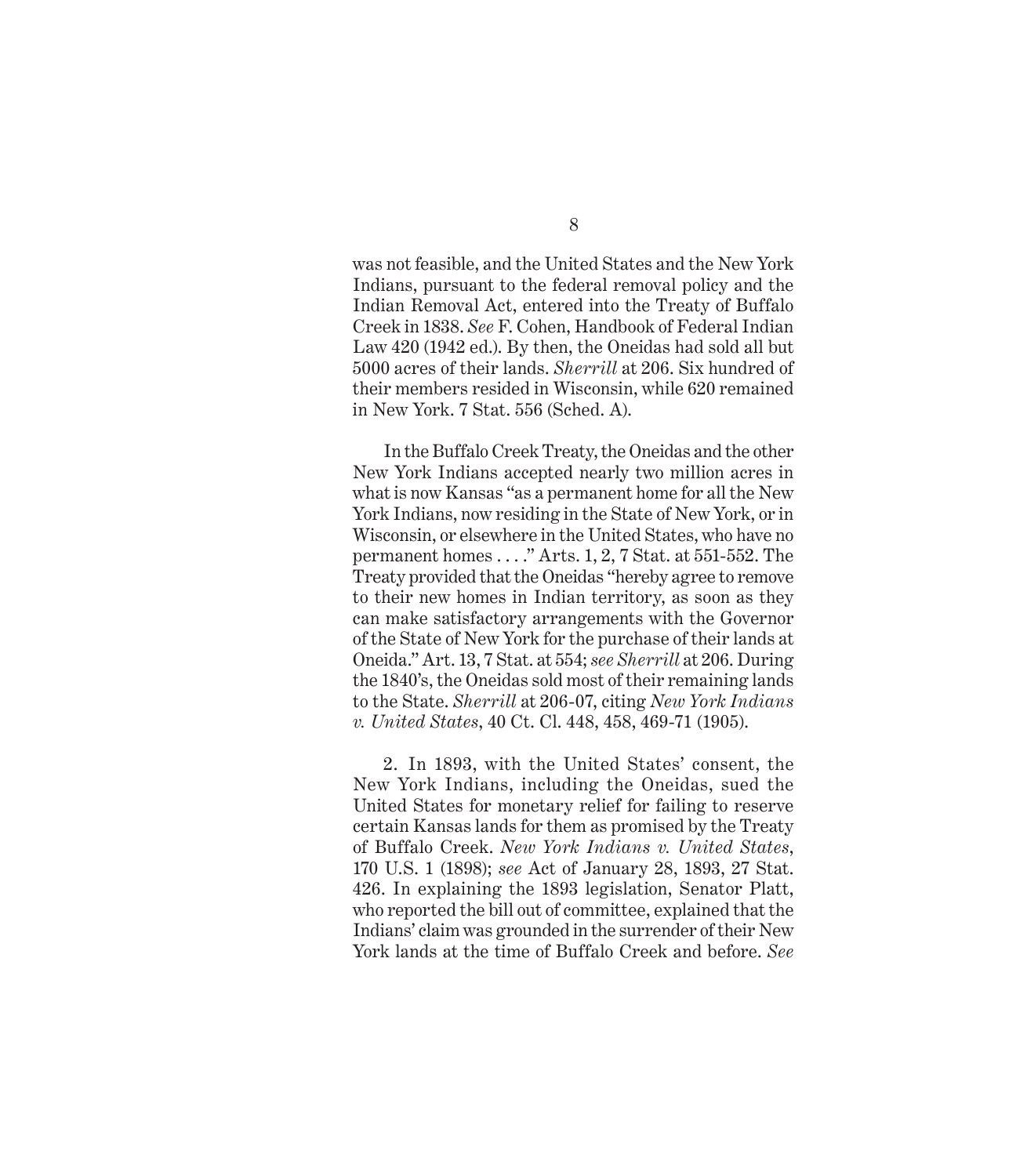24 Cong. Rec. 588-589 (1893). The United States argued that the Oneidas had forfeited the Kansas lands because they did not timely "accept and agree to remove to" those lands, as required by the Treaty. 170 U.S. at 26. This Court disagreed, holding that, notwithstanding the Oneidas' failure to occupy the new reservation, their agreement to remove "as soon as" they sold their remaining lands to the State was sufficient to avoid forfeiture of the Kansas lands. Both the argument of the United States and the ruling of this Court acknowledged the efforts of the United States to induce the New York Indians to sell their New York land and remove to the west: that agreement to remove was "[p]robably . . . the main inducement" for the United States to set aside new lands for them in the Indian territory. *New York Indians*, 170 U.S. at 15. The Oneidas shared in the resulting award of damages. *See New York Indians*, 40 Ct. Cl. 448, 467, 471-472 (1905) (on remand, identifying the tribes qualified to share in the award); *see also Sherrill* at 207.

In 1951, in the Indian Claims Commission, the United States defended the New York land transactions at issue here.<sup>4</sup> The New York and Wisconsin Oneidas alleged that the United States had breached its fiduciary duty under the Nonintercourse Act to protect the Oneidas from unfair dealings by third parties. *See Oneida Indian Nation of N.Y. v. United States*, 26 Ind. Cl. Comm'n 138 (1971), *aff'd*, 201 Ct. Cl. 546, 477 F2d 939 (1973). They claimed they had received unconscionable compensation in 25 treaties of cession concluded between 1795 and 1846, including

<sup>4</sup> Under the Indian Claims Commission Act, ch. 959, 60 Stat. 1049, 1050 (1946), Congress provided a specific monetary remedy for Indian tribes that received unconscionable consideration for the sale of their lands.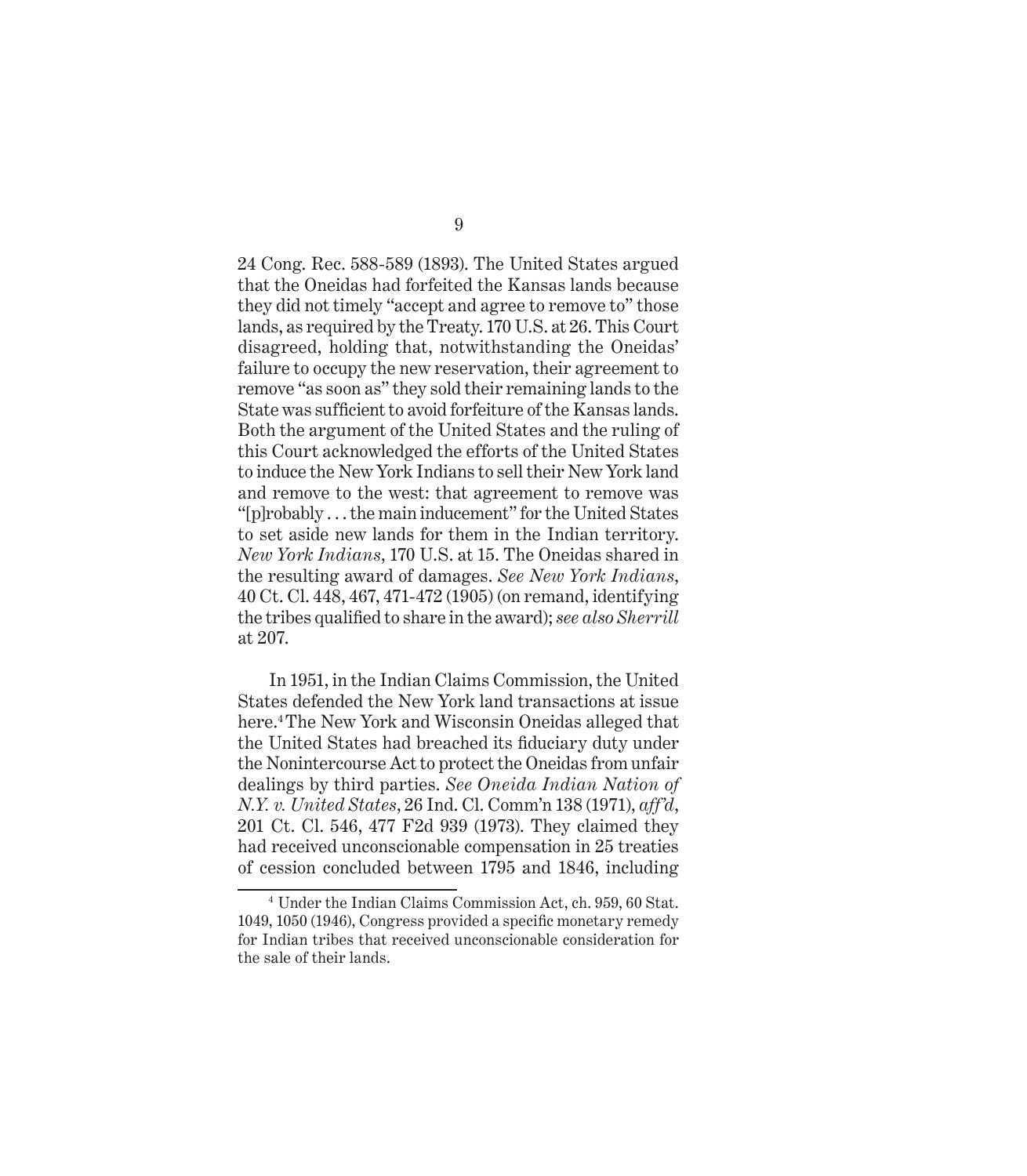transactions at issue here. The United States strongly defended New York's right to purchase the Oneidas' lands, arguing "that Section 4 of the [Nonintercourse Act] is not applicable [when] New York is purchasing or condemning land from its own resident Indians." 26 Ind. Cl. Comm'n at 146. The United States maintained that the 1794 Treaty of Canandaigua authorized the Oneidas to sell their lands to New York, which held the right of preemption.<sup>5</sup> The United States further acknowledged that the Treaty of Buffalo Creek authorized New York to purchase the Oneidas' lands. *Oneida Nation of N.Y. v. United States*, 43 Ind. Cl. Comm. 373, 406 (1978).

The Indian Claims Commission found that the federal government had constructive knowledge of the treaties and probably actual knowledge of most of them, and was therefore "liable under the Indian Claims Commission Act if the Oneida Indians received less than conscionable consideration" under any of the treaties involved in the case. *Id.* at 407.<sup>6</sup> Although further proceedings were anticipated in the Court of Claims to determine the extent of the United States' liability, the Oneidas abandoned pursuit of their established right to damages for unconscionable consideration and elected instead to

<sup>5</sup>*See* U.S. Brief in *Stockbridge Munsee Community, et al., v. United States*, Docket No. 300A et al., Motion to Consolidate for Summary Judgment or, in the Alternative, for Preliminary Hearing as to Liability of Defendant, at 47, reprinted in Amicus Br. of Counties of Madison and Oneida in support of petition for certiorari in *Sherrill*, Case No. 03-855, at A43.

 $6$  The findings of the ICC refute the United States' present assertion (Pet. 4-5) that "none of those transactions was authorized by the federal government." *See also Oneida II*, 470 U.S. at 246- 247 (recognizing "federally approved treaties in 1798 and 1802").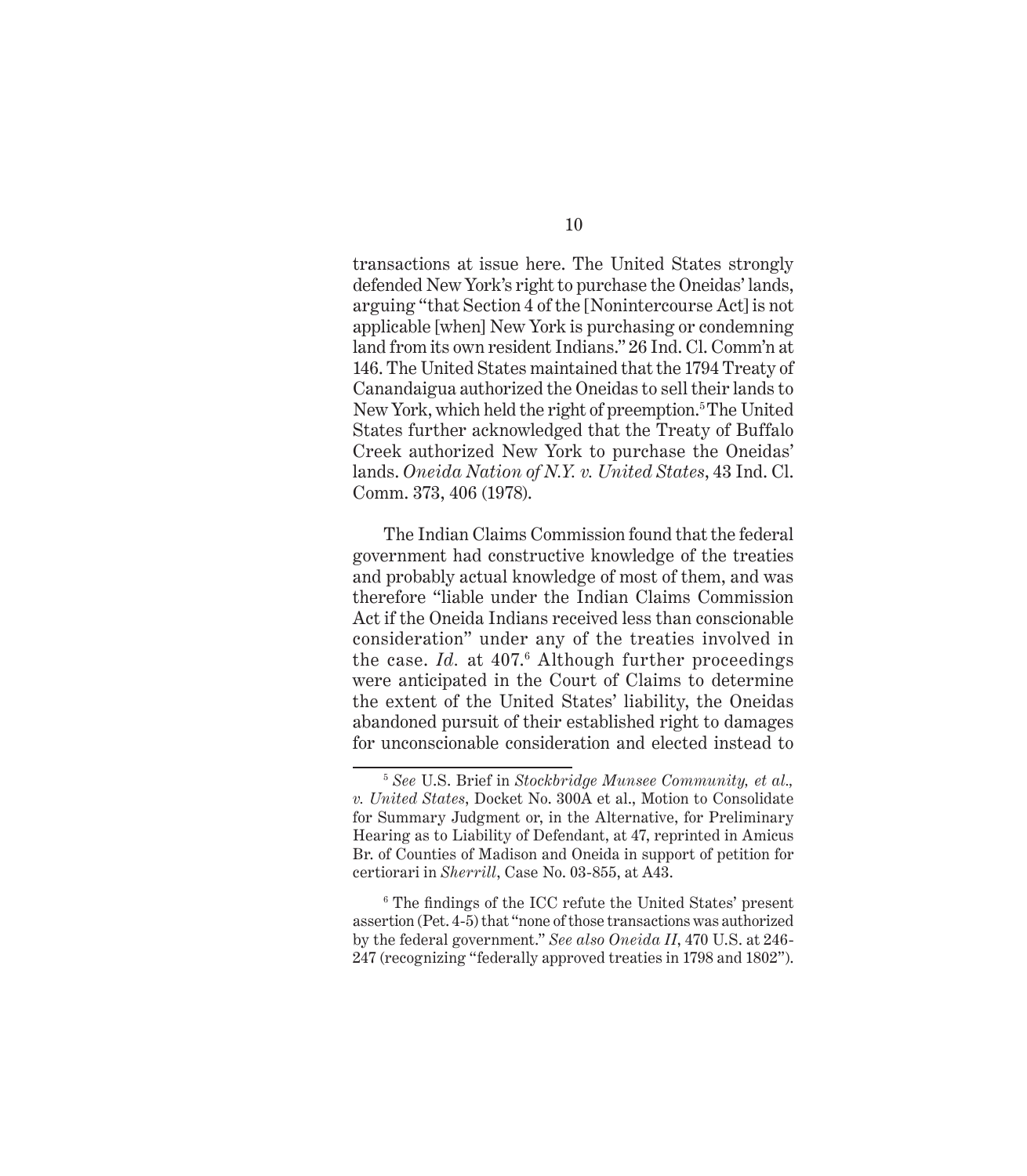seek "a determination that they have present title to the land in New York State which is involved in these cases." *See Oneida Nation of N.Y. v. United States*, 231 Ct. Cl. 990, 991, 1982 WL 25826 (1982) (per curiam).

### *Oneida I* **and** *Oneida II*

In 1970, the Oneidas commenced what came to be known as the "test case" against the Counties of Oneida and Madison, claiming that the Counties were in unlawful possession of fewer than 900 acres of their lands, a small fraction of the acreage at issue here. The Oneidas alleged that their 1795 cession of 100,000 acres of land to New York did not terminate the Oneida's right to possession of those lands because the treaty was not approved by the United States pursuant to the Nonintercourse Act. The Oneidas sought damages measured by the fair rental value of the 900 acres limited to just two years, 1968 and 1969. In 1974, this Court held that the claim arose under federal law so that the federal courts had jurisdiction over it. *Oneida Indian Nation of N.Y. v. County of Oneida*, 414 U.S. 661, 675 (1974) ("*Oneida I*"). The Court emphasized the possessory nature of the claim: the Oneidas asserted "a present right to possession based in part on their aboriginal right of occupancy which was not terminable except by act of the United States. Their claim is also asserted to arise from treaties guaranteeing their possessory right . . . . Finally, the complaint asserts a claim under the Nonintercourse Acts." *Id*. at 678.

In 1985, the case again reached this Court. The Court held the Oneidas' claim could be maintained as a matter of federal common law; the Court characterized it as a claim to be compensated "for violation of their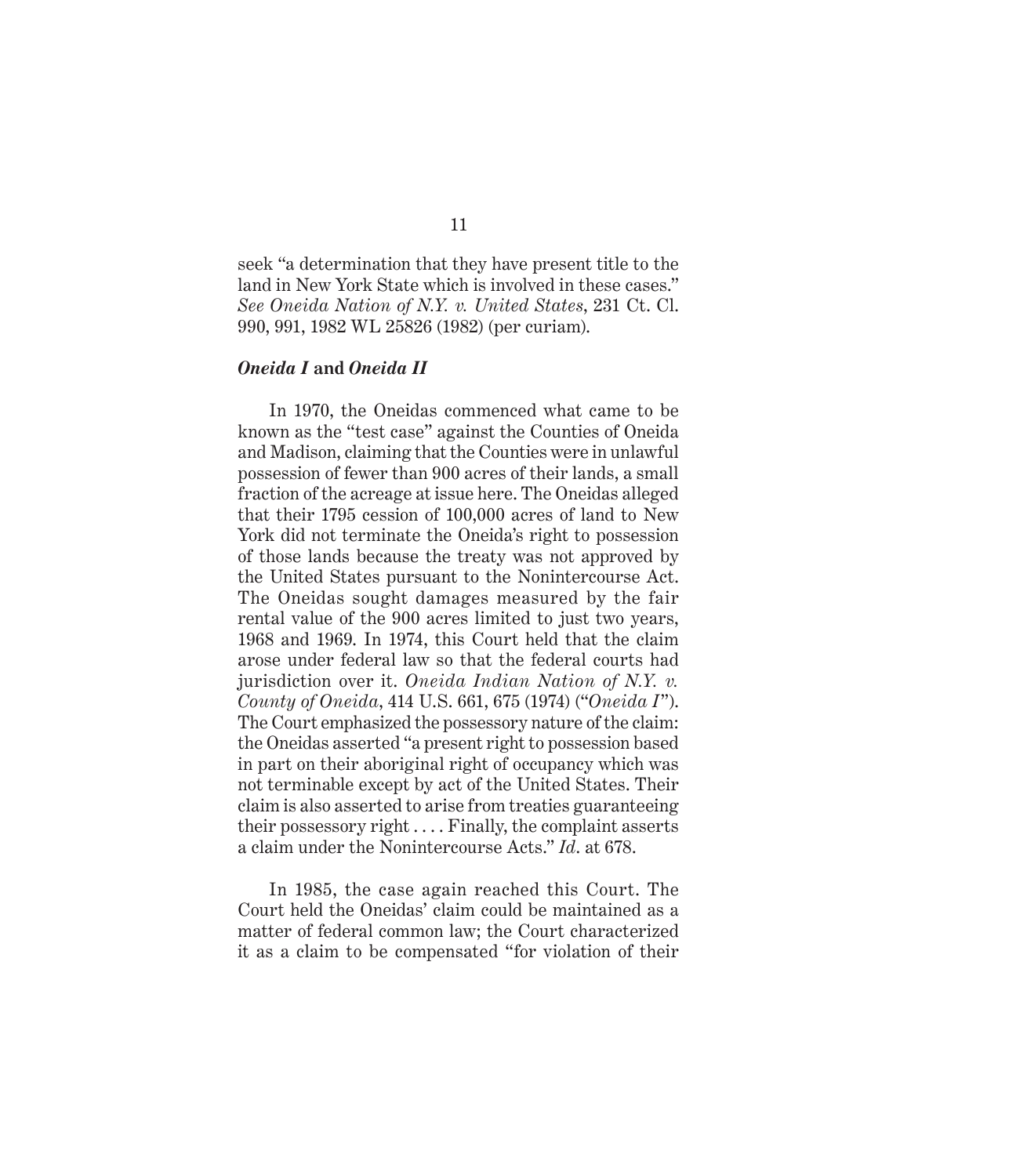12

possessory rights based on federal common law." *County of Oneida v. Oneida Indian Nation of N.Y.*, 470 U.S. 226, 236 (1985) ("*Oneida II*"). Although the four dissenters would have rejected the Oneidas' claim based on laches, id. at 255-273, the majority "[did] not reach this issue," fi nding that it was not preserved. *Id*. at 244-45, *see also*  253, n.27 (expressing no opinion whether other equitable considerations may limit available relief). On remand, the district court awarded damages in the amount of \$15,994 from Oneida County and \$18,970 from Madison County, plus prejudgment interest. *Oneida Indian Nation of N.Y. v. County of Oneida*, 217 F. Supp. 2d 292, 310 (N.D.N.Y. 2002).

### **This Action**

In 1974, while the first ("test") case was pending, the New York and Wisconsin Oneidas commenced this action against the Counties of Oneida and Madison, seeking more extensive relief for the Counties' allegedly illegal occupation of all of their reservation lands. C.A.J.A. 80- 86. The Oneidas alleged a violation of possessory rights resulting from New York's allegedly unlawful acquisition of their former lands. They sought damages equal to the fair rental value of such occupied lands since 1951 and into the future, with interest. The claim was expressly based on the invalidity of the land sales; the Oneidas did not assert a claim for unconscionable or inadequate compensation for the lands they ceded in treaties with the State of New York. For nearly 25 years, this action was largely held in abeyance.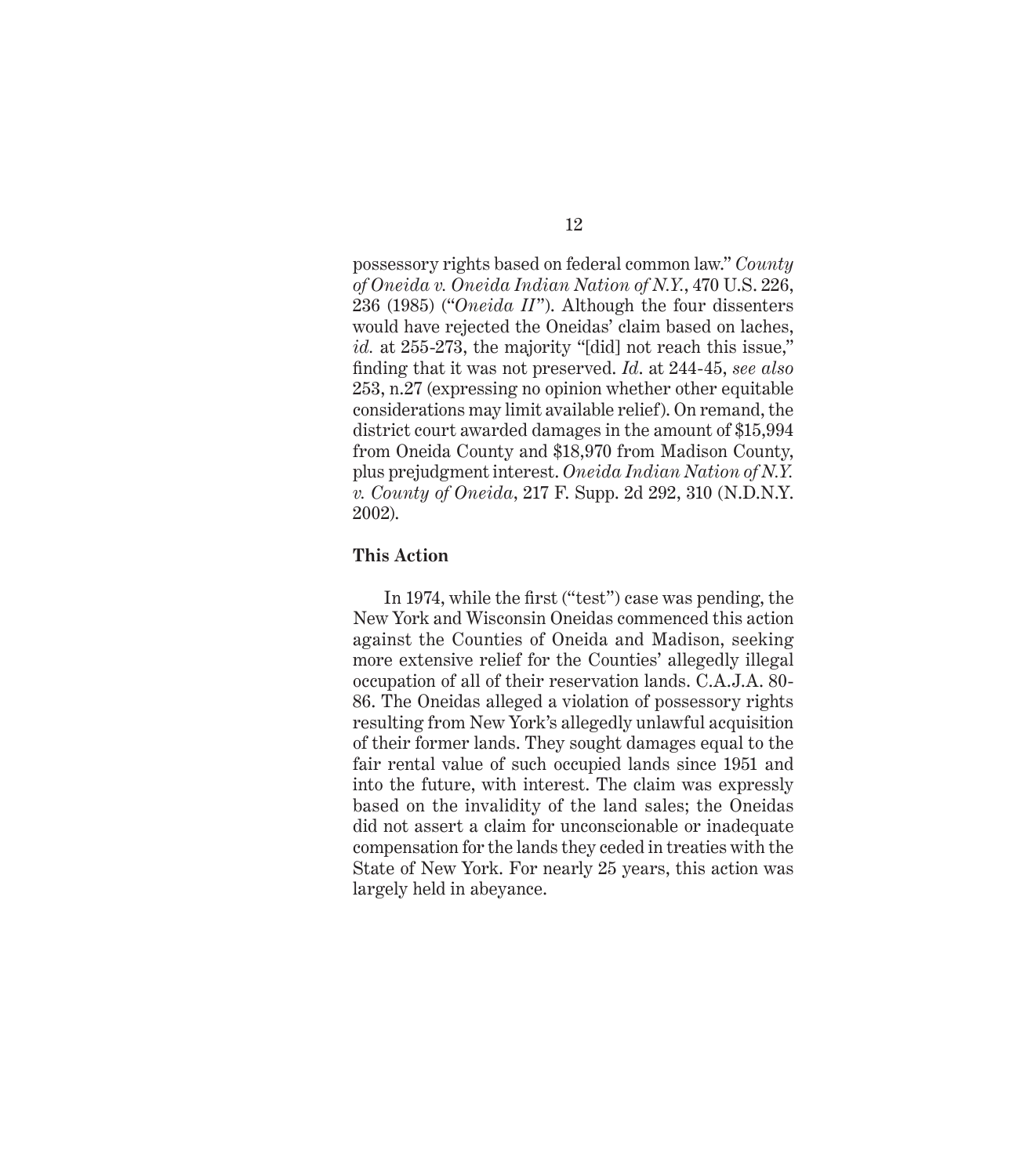In 1998, this action was revitalized. The United States intervened, alleging that between 1795 and 1846, the Oneidas conveyed most of their lands to New York without federal consent or ratification as required by the Nonintercourse Act. C.A.J.A. 122-136. The United States alleged that as a result of these transfers, the Counties were in wrongful possession of parts of the Oneidas' ancient reservation. For the benefit of the Oneidas, the United States sought damages for the Counties' allegedly wrongful possession of lands. C.A.J.A. 135.

In 2000, petitioners dramatically expanded this action. They added the State of New York as a defendant and sought relief for the unlawful possession of all 250,000 acres of the Oneidas' former lands. The Oneidas and the United States also sought to join as defendants approximately 20,000 private landowners who now lived on the former reservation lands. *See* U.S.Pet.App. 188a-194a. They demanded possession of land the Oneidas had not occupied since the 1795-1846 conveyances and ejectment (or declaratory relief leading to ejectment) of the current landowners. The district court refused on equitable grounds, including bad faith of the Oneidas and the United States, to sanction any relief against the 20,000 private landowners. U.S.Pet.App. 219a-239a, 252a-257a.

Thereafter, the Oneidas and the United States continued to emphasize that their claims here were possessory and that all requested relief is based on the Oneidas' allegedly unlawful cessions to the State. The Oneidas alleged that they "have a continuing right to title and possession of the subject lands," and that as a result of the State's willful violation of the federal laws, the Oneidas have been "unlawfully dispossessed of the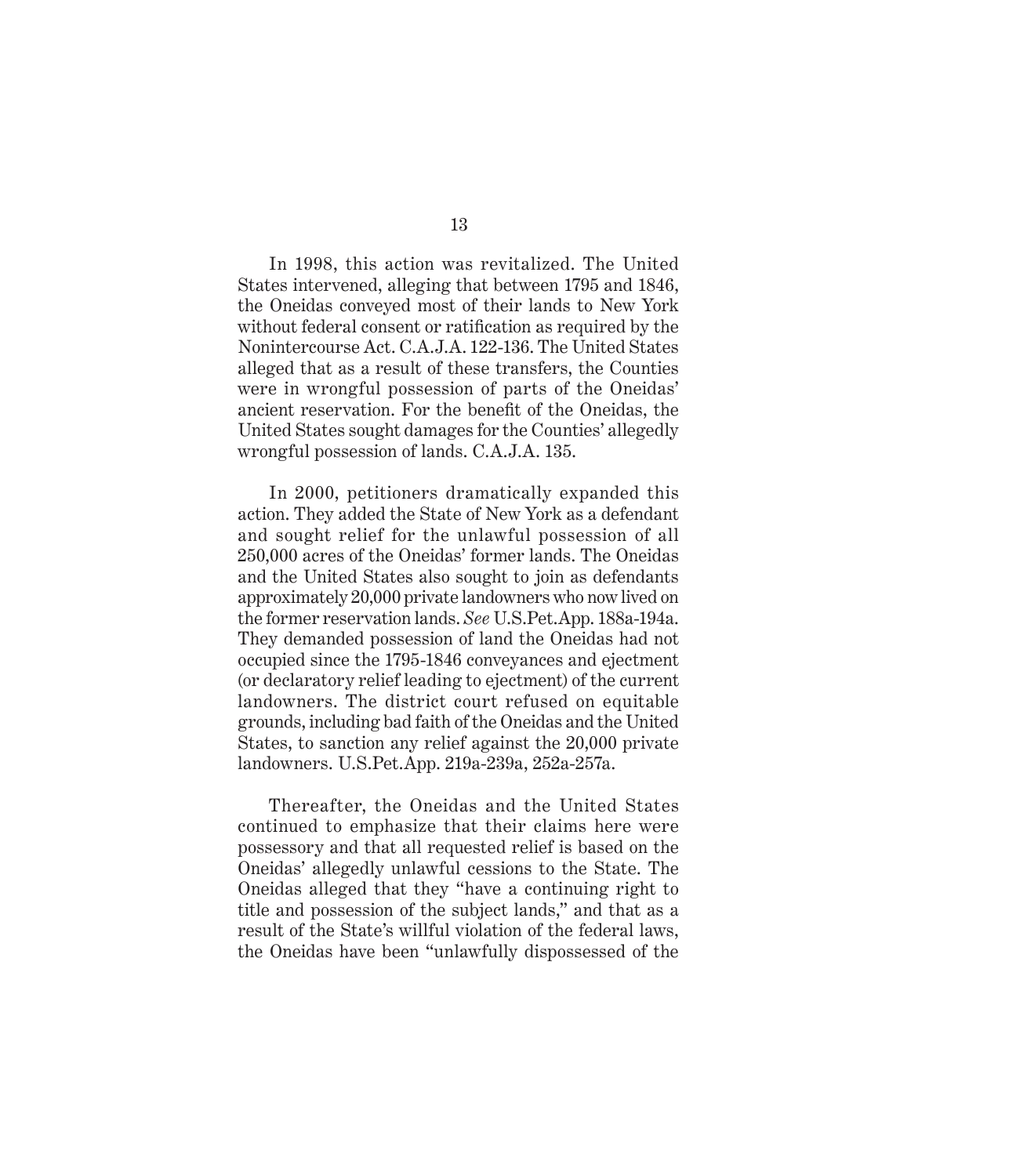subject lands," and that the "unlawful dispossession of the subject lands continues to the present day." C.A.J.A. 221-225. Their complaint seeks a declaration that there has been no termination of their possessory rights, that the transactions transferring the lands to the State were unlawful and void *ab initio*, that the subject lands have been in the unlawful possession of trespassers, and that all interests of any defendant in the subject lands are null and void. Their complaint also seeks injunctive relief "as necessary to restore plaintiffs to possession of those lands to which defendants claim title" and damages. C.A.J.A. 228-229. The United States pleaded claims against the State of New York for common law trespass and under the Nonintercourse Act. U.S.Pet.App. 259a-275a. The United States complaint seeks "a declaratory judgment . . . that the Oneida Nation has the right to occupy the lands," "ejectment where appropriate" against the State and the "fair rental value for the entire Claim Area from the time when the State attempted to acquire each separate parcel of the Subject lands . . . until the present." U.S.Pet.App. 273a-274a.

### *Sherrill* **and** *Cayuga*

In *Sherrill*, this Court reviewed the history of the Oneida land cessions and litigation and held that the Oneidas' claim to sovereignty over its ancient reservation lands was barred by considerations of laches, acquiescence and impossibility. The Court observed that the wrongs of which the Oneidas complained "occurred during the early years of the Republic," and that the Oneidas "did not seek to regain possession of their aboriginal lands by court decree until the 1970's." 544 U.S. at 216. The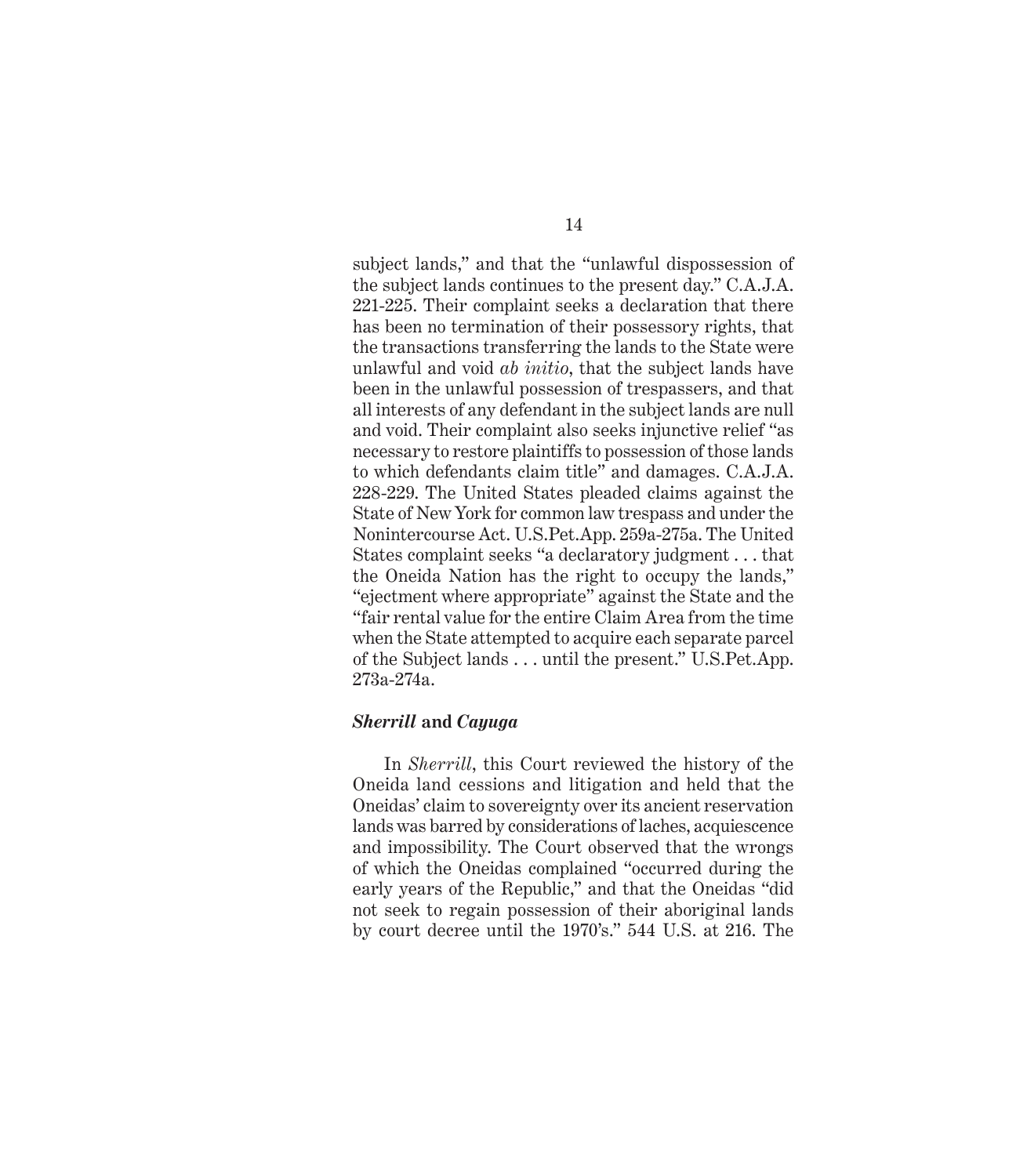Court concluded, "This long lapse of time, during which the Oneidas did not seek to revive their sovereign control through equitable relief in court, and the attendant dramatic changes in the character of the properties, preclude [the New York Oneidas] from gaining the disruptive remedy it now seeks." *Id*. at 216-217.

The Court rested its decision in *Sherrill* not only on the delay-based doctrine of laches, but also on petitioners' long acquiescence in the State's dominion and sovereignty over the lands. The Court explained that "given the extraordinary passage of time, granting the relief the Oneidas sought "would dishonor 'the historic wisdom in the value of repose,'" noting that "[i]t bears repetition that for generations, the Oneidas dominantly complained, not against the State of New York or its local units, but about '[mis]treatment at the hands of the United States Government." *Id*. at 218-19 and n. 12, quoting *Oneida II*, 470 U.S. at 262, 269 (Stevens, J., dissenting in part). And it observed, "[f]rom the early 1800's into the 1970's, the United States largely accepted, or was indifferent to, New York's governance of the land in question and the validity *vel non* of the Oneidas' sales to the State," and, indeed, that national policy in the early 1800's "was designed to dislodge east coast lands from Indian possession." *Id*. at 214. The Court also relied on the equitable doctrine of impossibility. The Court rejected the argument that impossibility had no application because the Oneidas were not seeking to uproot current property owners, concluding that the unilateral reestablishment of Indian sovereign control, even over land that they had purchased at market prices, would have "disruptive practical consequences" and would "seriously burden the administration of state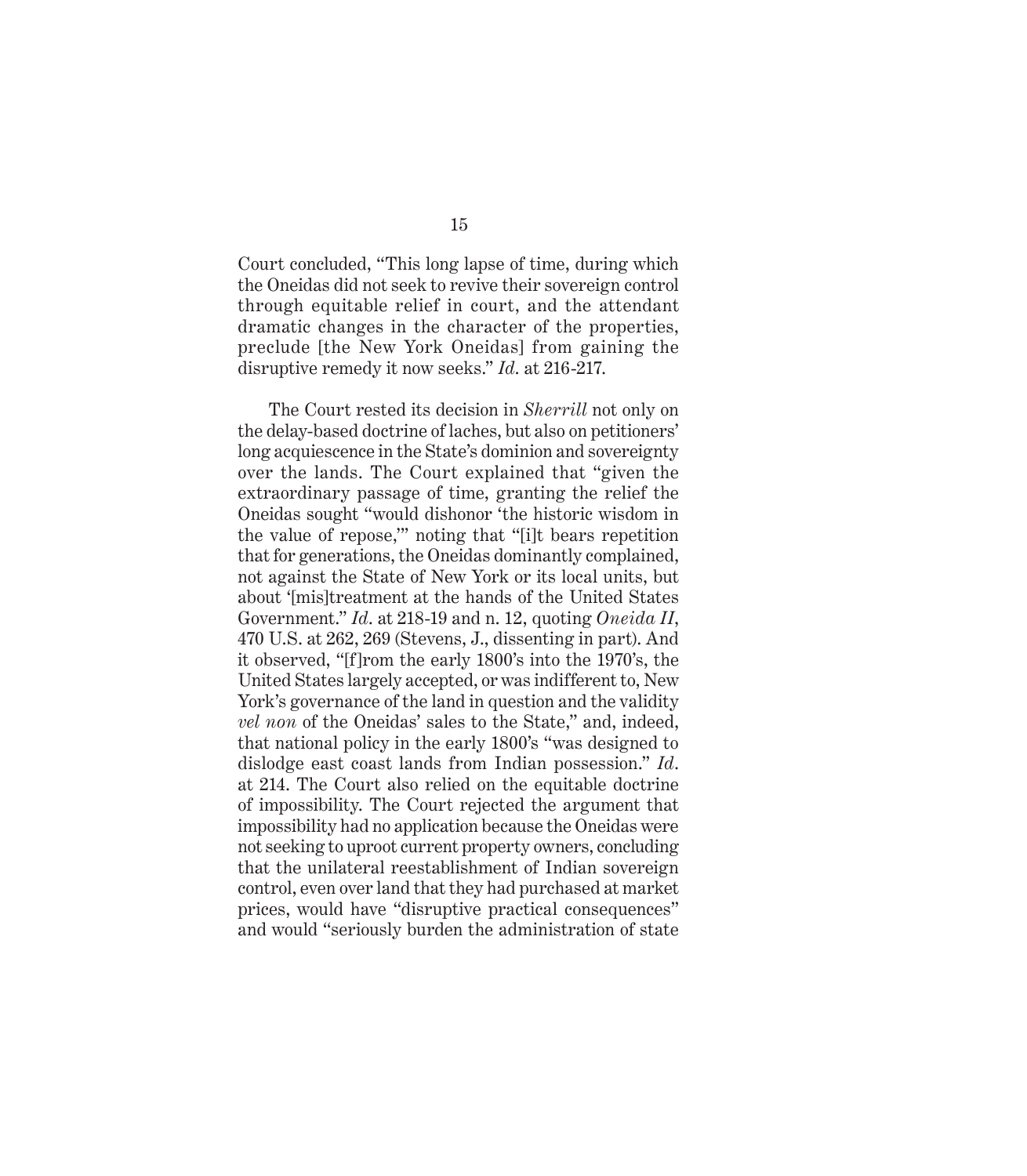and local governments" and "adversely affect landowners neighboring the tribal patches." *Id*. at 219-220 (internal quotations omitted).7

Finally, this Court noted that Congress created "a mechanism for the acquisition of lands for tribal communities that takes into account of the interests of others with stakes in the area's governance and wellbeing." *Id*. at 220-221, citing 25 U.S.C. § 465. Following this Court's decision, the Oneida Indian Nation of New York applied under § 465 to have the lands at issue in *Sherrill* placed in trust, and in May 2008, the Secretary of the Interior issued a Record of Decision agreeing to take approximately 13,000 acres into trust.<sup>8</sup>

Applying the principle of *Sherrill*, the Second Circuit Court of Appeals dismissed the Cayugas' claims for possession of land and damages in lieu of possession.

<sup>7</sup> This Court did not decide in *Sherrill* whether the Treaty of Buffalo Creek disestablished the Oneidas' reservation, but cited Justice Stevens' dissenting opinion in *Oneida II*, 470 U.S. at 269, n. 24 ("There is . . . a serious question whether the Oneida did not abandon their claim to the aboriginal lands in New York when they accepted the Treaty of Buffalo Creek in 1838"). Subsequently, this Court granted certiorari in *Madison County v. Oneida Indian Nation of N.Y.*, 562 U.S. \_\_\_, 131 S.Ct. 459 (2010) on two questions, including "whether the ancient Oneida reservation in New York was disestablished or diminished." After the New York Oneidas waived sovereign immunity from foreclosure to enforce real property taxes, this Court vacated the judgment below and remanded for further proceedings. 562 U.S. at \_\_\_, 131 S.Ct. 704 (2011).

<sup>8</sup> The State and the Counties have challenged the Record of Decision. *See New York v. Salazar*, No. 6:08-cv-644 (N.D.N.Y.).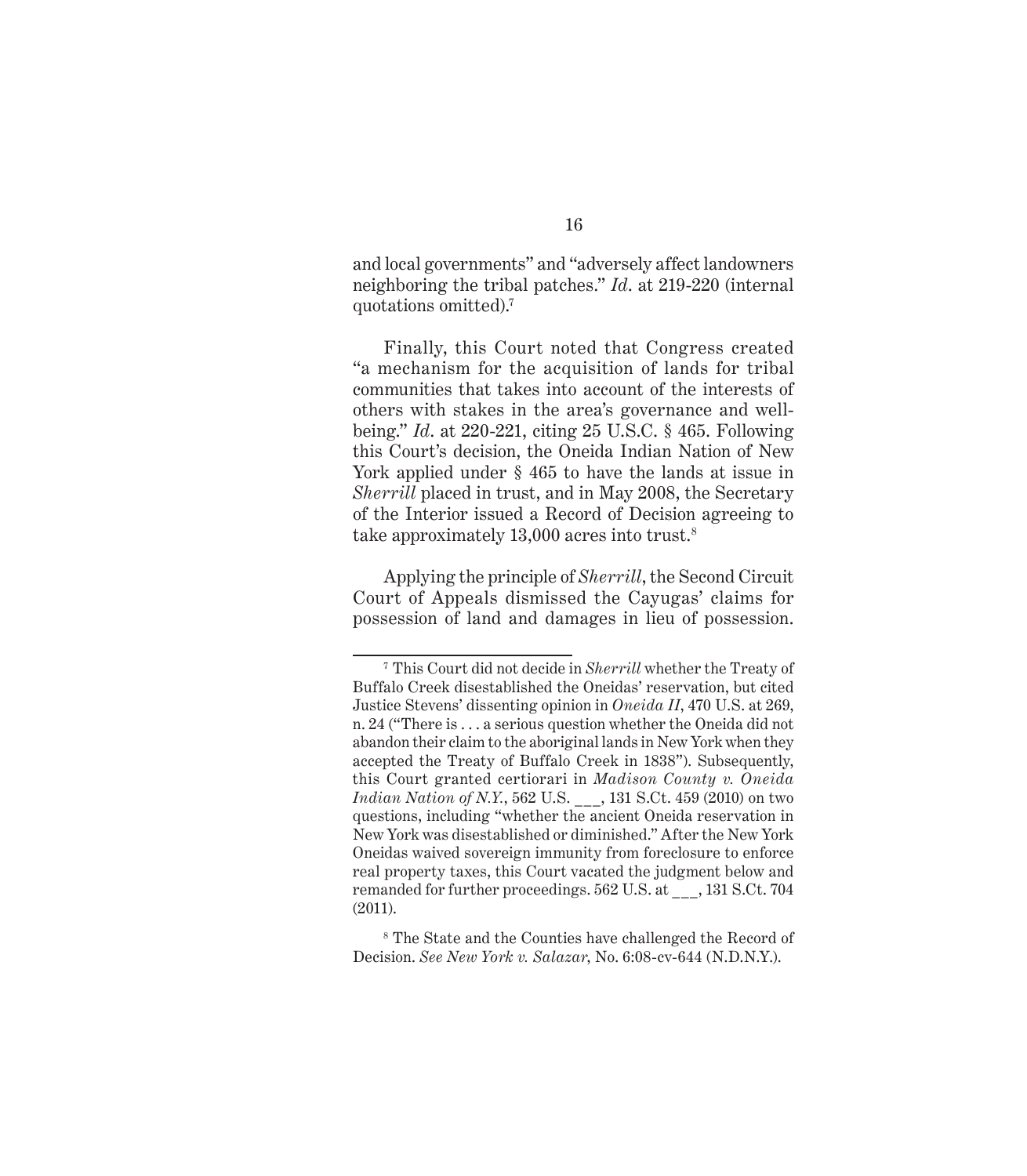*Cayuga Indian Nation v. Pataki*, 413 F.3d 266 (2d Cir. 2005). Like the Oneidas, the Cayugas alleged that the State of New York acquired 64,000 acres of their land two centuries ago in violation of the Treaty of Canandaigua and the Nonintercourse Act. The Cayugas had sought a declaration that they hold legal and equitable title to those lands, restoration to immediate possession, and immediate ejection of the current landowners. The district court rejected the claims for declaratory and injunctive relief but awarded damages equal to the fair market and rental value of the lands, amounting to \$36.9 million plus prejudgment interest for 204 years of about \$211 million. *Id*. at 272-273.

On appeal, the Second Circuit reversed the award of damages and dismissed the complaints based on *Sherrill*, which was decided while the appeal was pending. The court found that "*Sherrill's* holding is not narrowly limited to claims identical to that brought by the Oneidas" but instead applied "to disruptive Indian land claims more generally." 413 F.3d at 274 (internal quotations omitted). The court determined that the Cayugas' claim "sounding in ejectment" was just as disruptive as *Sherrill's* request for reinstatement of sovereignty because it seeks immediate possession of the subject land (413 F.3d at 274-275); that "the same considerations that doomed the Oneidas' claims in *Sherrill* apply with equal force here" (*id*. at 277); that damages in lieu of ejectment are barred because ejectment is barred (*id*. at 277-278); and that the Cayugas' request for trespass damages is barred because it "is predicated entirely on [their] possessory land claim" (*id*. at 278). The court of appeals also dismissed the United States' complaint in intervention, noting that "given the relative youth of this country, a suit based on events that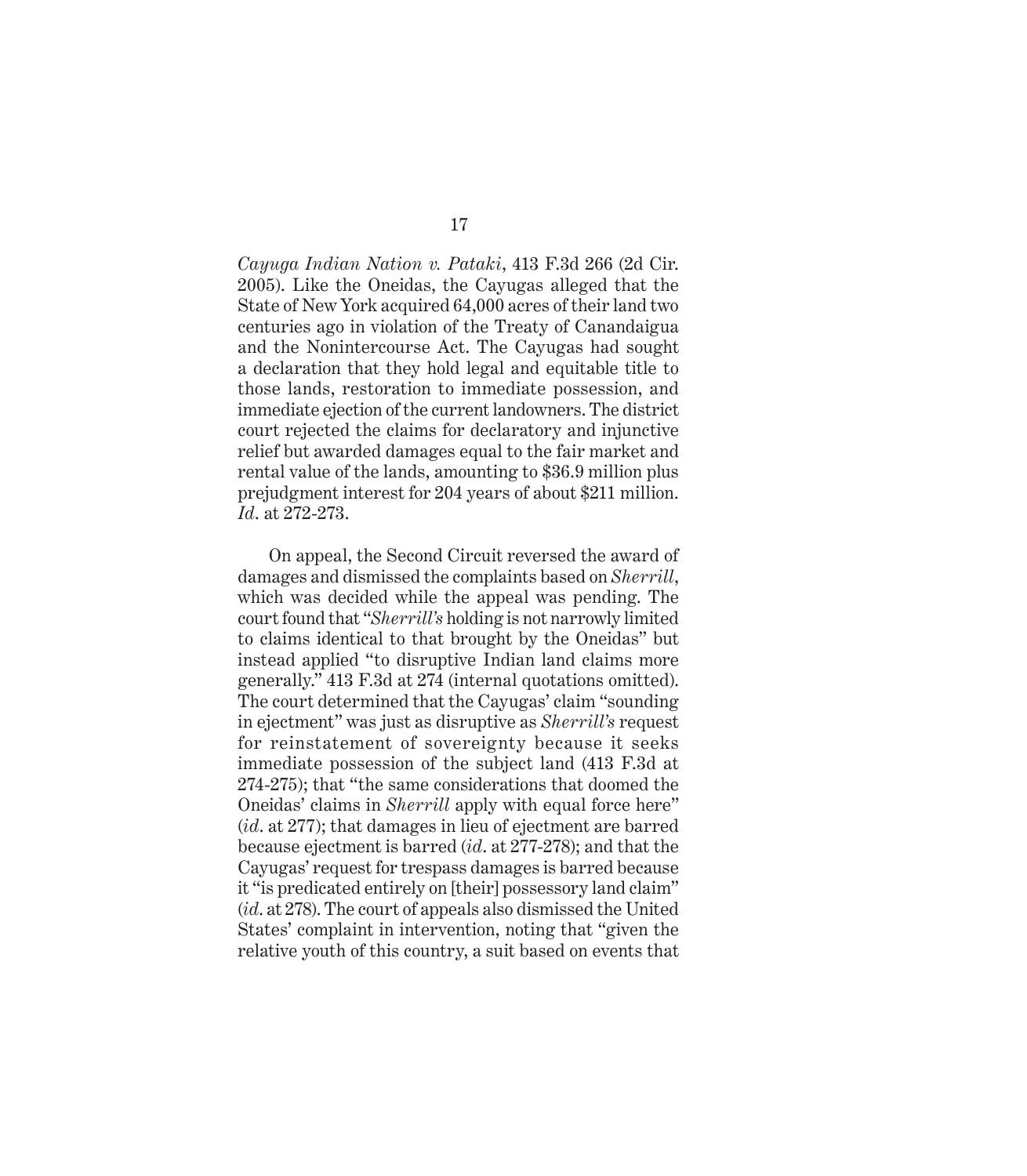occurred two hundred years ago is about as egregious an instance of laches on the part of the United States as can be imagined" (*id*. at 279); that the statute of limitations in 28 U.S.C.  $\S$  2415(a) was not established until 1966, 150 years after the cause of action accrued (*id*.); and the United States had intervened "to vindicate the interest of the Tribe, with whom it has a trust relationship" (*id*. at 279). Accordingly, the court held that "whatever the precise contours of the exception to the rule against subjecting the United States to a laches defense, this case falls within the heartland of the exception." *Id*.

Both the Cayuga plaintiffs and the United States filed petitions for certiorari, claiming, as petitioners do here, that the court of appeals' decision conflicted with *Oneida II* and *Sherrill*, with cases holding that laches does not apply to the federal government, and with the statute of limitations set forth in 28 U.S.C. § 2415. *See* Pet. of the Cayuga Indian Nation, *Cayuga Indian Nation of N.Y. v. Pataki*, (No. 05-982), at 16-28; Pet. of the United States, *United States v. Pataki*, (No. 05-978), at 14-28. This Court denied the petitions. 547 U.S. 1128 (2006).

# **The Decisions Below**

Relying on *Sherrill* and *Cayuga*, the State and Counties moved for summary judgment dismissing the complaints in this case. Petitioners opposed the motion, arguing for the first time that their pleadings assert a non-possessory claim to compel the State to pay fair compensation for the Oneida's land based on its value when the State acquired it. The district court granted the defendants' motion for summary judgment dismissing petitioners' possessory land claims, but denied the motion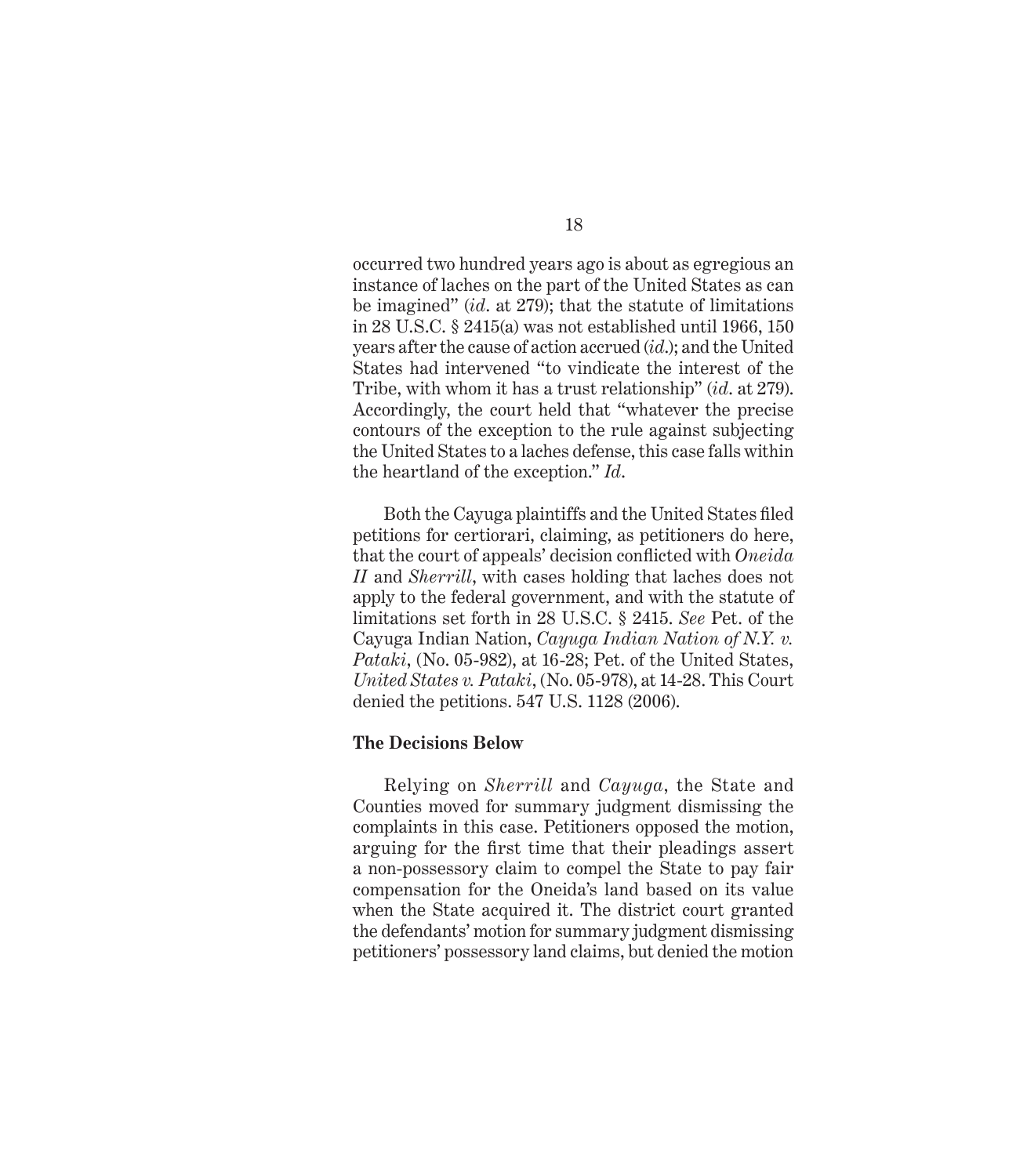with respect to what the court called a "fair compensation claim." U.S.Pet.App. 68a-104a. While holding that all possessory claims, whether for ejectment or damages, are subject to the equitable defenses of *Sherrill*, the district court, fashioning a claim similar to the one the Oneidas abandoned in the ICC 25 years earlier, concluded that petitioners had adequately pled a contract claim seeking to "reform or revise a contract that is void for unconscionability." U.S.Pet.App. 85a-100a.

The parties cross-appealed. The court of appeals dismissed the Oneidas' and United States' claims in their entirety. U.S.Pet.App. 1a-53a. The court adhered to its holding in *Cayuga* that "'possessory land claims' — any claims premised on the assertion of a current, continuing right to possession as a result of a flaw in the original termination of Indian title — are by their nature disruptive, and that accordingly, the equitable defenses recognized in *Sherrill*" bar such claims. U.S.Pet.App. 22a. This follows, the court held, whether plaintiff seeks a remedy of ejectment or monetary damages because, in either case, such a claim "seeks to overturn years of settled land ownership." *Id*. Thus, the court held that petitioners' claims for trespass damages against the State and the Counties in this case are precluded by the equitable defense recognized in *Sherrill* and *Cayuga*. U.S. Pet.App.52a-53a.

The court of appeals rejected petitioners' arguments that the defendants did not establish the traditional elements of laches, explaining that *Sherrill* and *Cayuga* "applied not a traditional laches defense, but rather distinct, albeit related, equitable considerations . . . ." U.S.Pet.App. 27a-29a. These equitable considerations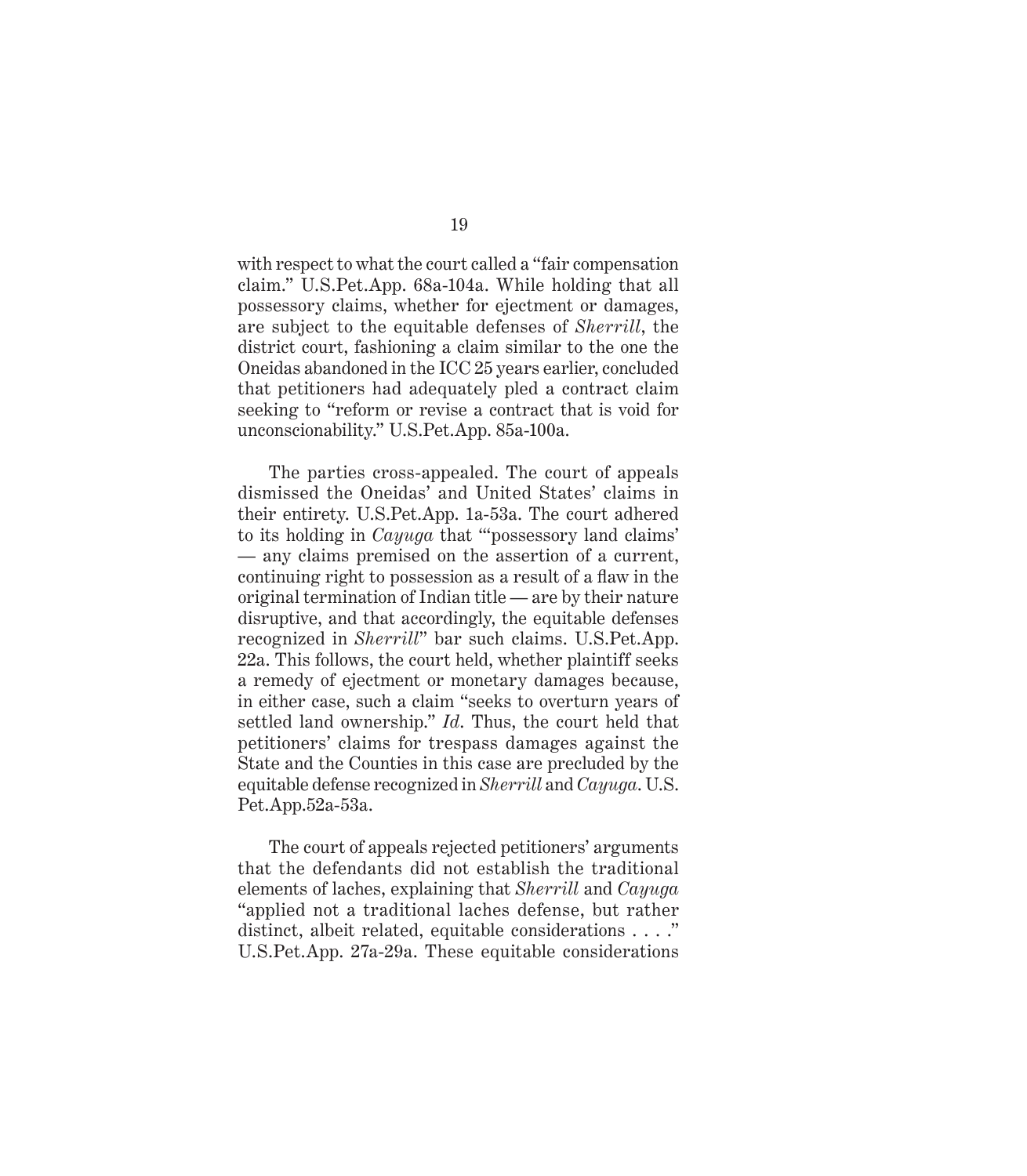apply, the court held, notwithstanding that the United States is not subject to traditional delay-based equitable defenses under most circumstances. U.S.Pet.App. 28a-29a.

Next, the court of appeals dismissed the Oneidas' claim for "fair compensation" to the extent it was premised on federal common law "sounding in contract" on the ground that, since the United States did not plead such a claim, the Oneidas' claim was barred by New York's sovereign immunity. U.S.Pet.App. 33a-35a, citing *Arizona v. California,* 460 U.S. 605 (1983), and *Alabama v. North Carolina*, 130 S.Ct. 2295 (2010).

Finally, the court of appeals held that any claim for fair compensation as an alternative remedy for alleged violations of the Nonintercourse Act would also be a disruptive claim barred by the equitable considerations applied in *Sherrill* and *Cayuga*. U.S.Pet.App. 41a-51a. Noting that the Nonintercourse Act provides that "no sale of lands made by . . . any nation or tribe of Indians" undertaken without the consent of the United States "shall be valid," the court reasoned that the underlying premise of a claim based on the Nonintercourse Act is that the transaction is "void ab initio." U.S.Pet.App. 44a, quoting *Oneida II*, 470 U.S. at 245. The court concluded that "[c]laims having this characteristic . . . necessarily threaten to undermine broadly held and justified expectations as to the ownership of a vast swath of lands — expectations that have arisen not only through the passage of time but also the attendant development of the properties." U.S.Pet. App. 45a. Thus the court of appeals dismissed all of petitioners' claims, including those seeking compensation, as barred by *Sherrill*.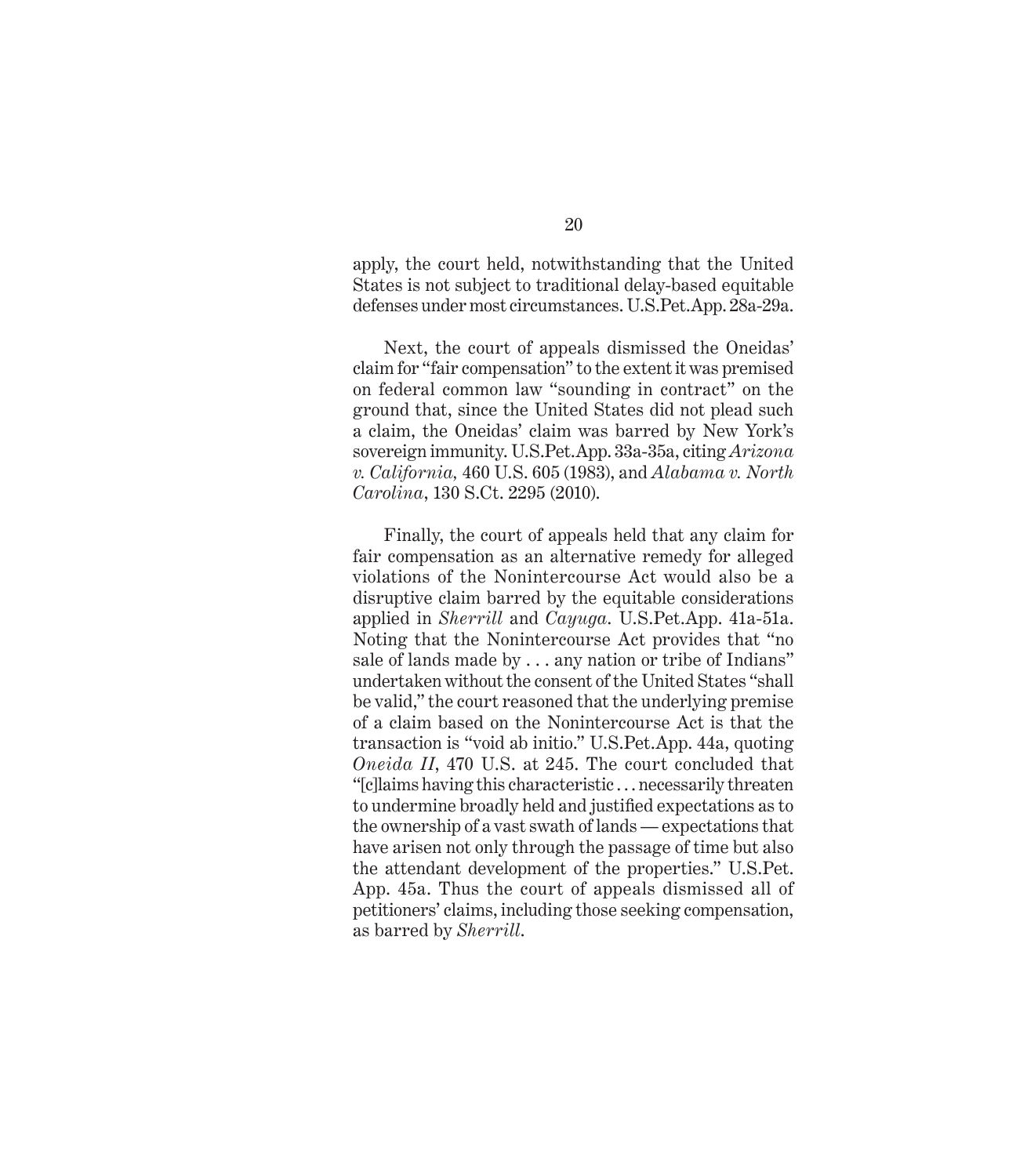#### **REASONS FOR DENYING THE PETITIONS**

In *Oneida II*, this Court left open the question whether laches might bar an ancient tribal possessory land claim. Twenty years later, in *Sherrill*, the Court squarely addressed the applicability of delay-based equitable defenses, holding that laches, acquiescence and impossibility barred the New York Oneidas' claim to renewed sovereignty over its former lands because of the inordinate delay in asserting the claim and its disruptive practical consequences. Because the claim was inherently disruptive, this Court held, it was "best left in repose." *Sherrill*, 544 U.S. at 221 n. 14 (quoting *Oneida II*, 470 U.S. at 273 [Stevens, J., dissenting]).

The court of appeals' holding in this case — that the delay-based doctrines that foreclosed relief in *Sherrill* apply equally to preclude petitioners' possessory land claims — is consistent with and follows from this Court's treatment of the claim in *Sherrill*. Whether the Oneidas seek sovereignty, ejectment of some or all of the current landowners, or compensation in lieu of possession of the land, the same equitable considerations of laches, acquiescence and impossibility require dismissal of petitioners' claims. The court of appeals correctly held that invalidating these ancient cessions at this late date would disrupt and undermine broadly held and justifiable expectations as to ownership of 250,000 acres of lands across upstate New York. In addition, the New York Oneidas have invoked the administrative process that this Court mentioned in *Sherrill*, and the United States has already agreed to take 13,000 acres into trust. There is no reason for this Court to revisit the issues it decided so recently.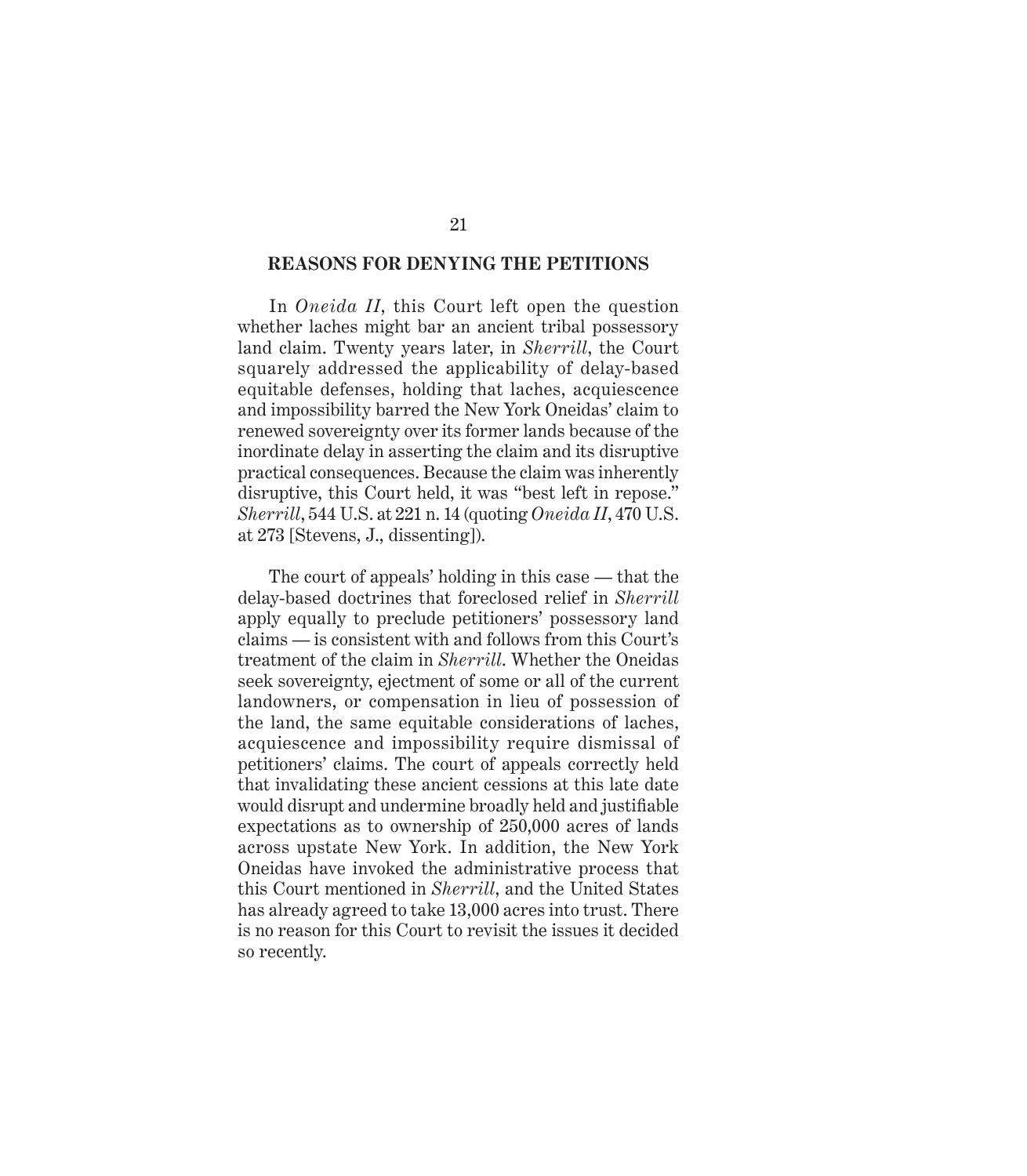# **I. The Court of Appeals' Decision Is Consistent With and Follows From This Court's Decision in** *Sherrill* **and Does Not Confl ict with** *Oneida II***.**

A. The court of appeals' decision is fully consistent with, and follows from, this Court's decision in *Sherrill*. This Court analyzed this historical record, and concluded that equitable considerations applicable under federal law barred the New York Oneidas' claim. The equitable considerations that foreclosed relief in *Sherrill* apply equally to possessory claims, and thus bar any claims that rest on an alleged right to current possession and title. This Court rejected the Oneidas' claim of sovereignty over these lands in *Sherrill* because it undermined rights established by ancient treaties, which have been long thought settled by generations of "innumerable innocent purchasers." 544 U.S. at 219. This Court relied on its own precedent of *Yankton Sioux Tribe v. United States*, 272 U.S. 351 (1926), and *Felix v Patrick*, 145 U.S. 317 (1892), where this Court refused to award possession of former Indian lands because of "the impracticability of returning to Indian control land that generations earlier had passed into" many private hands. 544 U.S. at 219. *Sherrill* also noted approvingly the refusal of the district judge in this case to eject or grant other relief against 20,000 private landowners. *Id.* Here, petitioners challenge the same ancient land cessions they challenged in *Sherrill*, and the present challenge similarly threatens to disrupt long held and justifiable expectations of thousands of innocent landowners.

Petitioners do not now seriously dispute that the equitable considerations in *Sherrill* preclude them from ejecting the current owners and obtaining possession of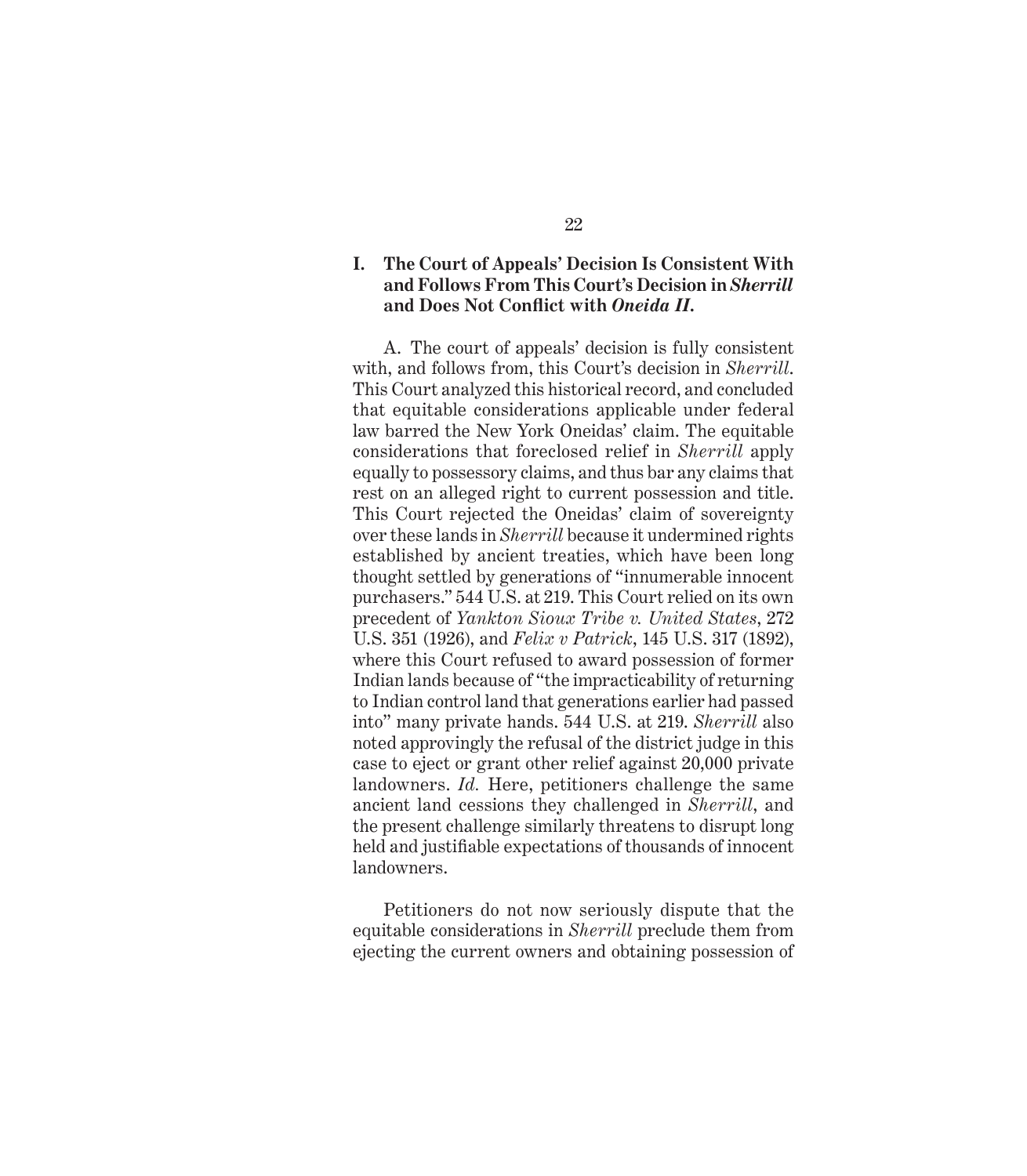a quarter-million acres of central New York. They argue, however, that while these considerations may foreclose ejectment and possession, they do not bar damages. Their argument ultimately fails, as the court of appeals concluded, because petitioners' requests for declaratory and monetary relief are inextricably intertwined with the underlying possessory claim. Any relief here would flow directly from the finding that the Oneidas are entitled to possession. Under *Sherrill* that disruptive claim must be rejected due to equitable considerations of laches, acquiescence and impossibility. That same reasoning precludes any relief, including money damages, that is predicated on the equitably barred finding that they are entitled to possession.

In *United States v. Mottaz*, 476 U.S. 834, 842 (1986), this Court recognized that, although plaintiff dropped her claim for rescission of improper sales by the United States of her interest in Indian allotments, her demand for damages equal to their fair market value amounted to "a declaration that she alone possesses valid title to interests in the allotments and that the title asserted by the United States is defective." Likewise here, petitioners' claims necessarily require them to prove that the 26 transactions they challenge were invalid in the first instance. The Nonintercourse Act provides that "no sale of lands made by . . . any nation or tribe of Indians" undertaken without the consent of the United States "shall be valid." As a result, petitioners' extreme delay in pursuing this land claim, and the concomitant disruption of long settled expectations that it would engender, "cannot . . . be ignored here as affecting only a remedy to be considered later; it is, rather, central to [their] very claims of right." *See Sherrill*, 544 U.S. at 222 (Souter, J. concurring).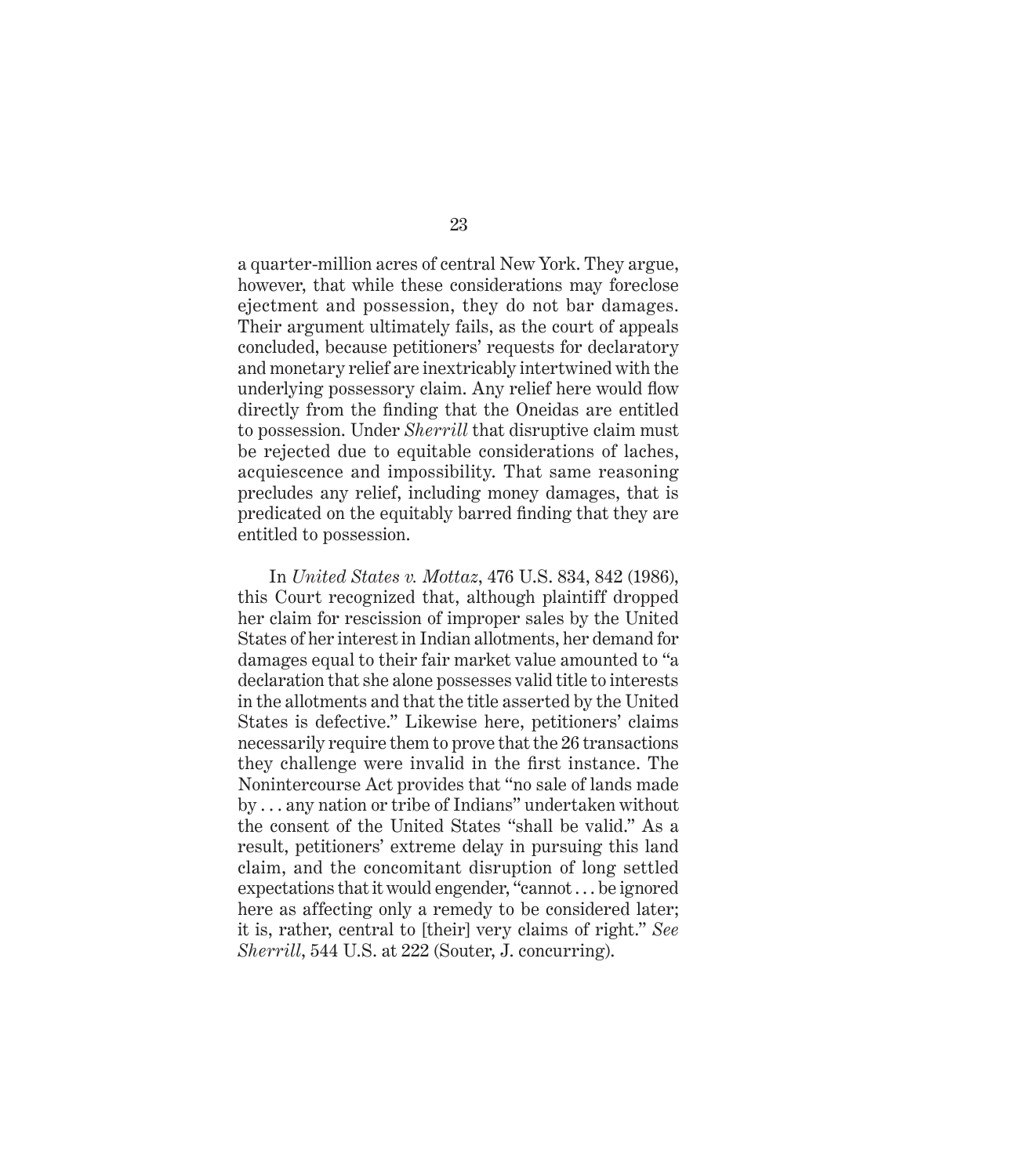Thus the United States mistakenly relies (U.S. Pet. 27-28) on *Mottaz* in support of its argument that fair compensation would not be disruptive because the award would clear the cloud on title resulting from the alleged violation of the Nonintercourse Act. As the court of appeals correctly recognized, petitioners do not seek a share of the profits from a concededly valid sale; rather they seek fair compensation as a substitute for return of the property that they must establish was unlawfully taken in order to prove their claims in the first instance. U.S.Pet.App. 44a-45a.

Any award of damages would be extremely disruptive, despite petitioners' contentions to the contrary. *See* U.S. Pet. 23-28; Oneidas' Pet. 23-24. Any determination that these ancient transactions were unlawful in their inception could jeopardize local mortgages and inhibit investment in local real estate and businesses. *See Cayuga*, 413 F.3d at 275 ("any remedy . . . which would call into question title to over 60,000 acres of land in upstate New York can only be understood as" a disruptive remedy). Moreover, the potential award of billions of dollars in money damages and two centuries of pre-judgment interest, would have a dramatic impact on the State's budgetary and fiscal planning and place an extraordinary burden on the State's taxpayers.<sup>9</sup>

The equitable considerations that doomed the Oneidas' claim in *Sherrill* are even more compelling

<sup>9</sup> The award ultimately reversed in *Cayuga* was \$36.9 million for the fair market and rental value of lands plus \$211 million of prejudgment interest for 204 years. The present claim involves four times the amount of land involved in *Cayuga.*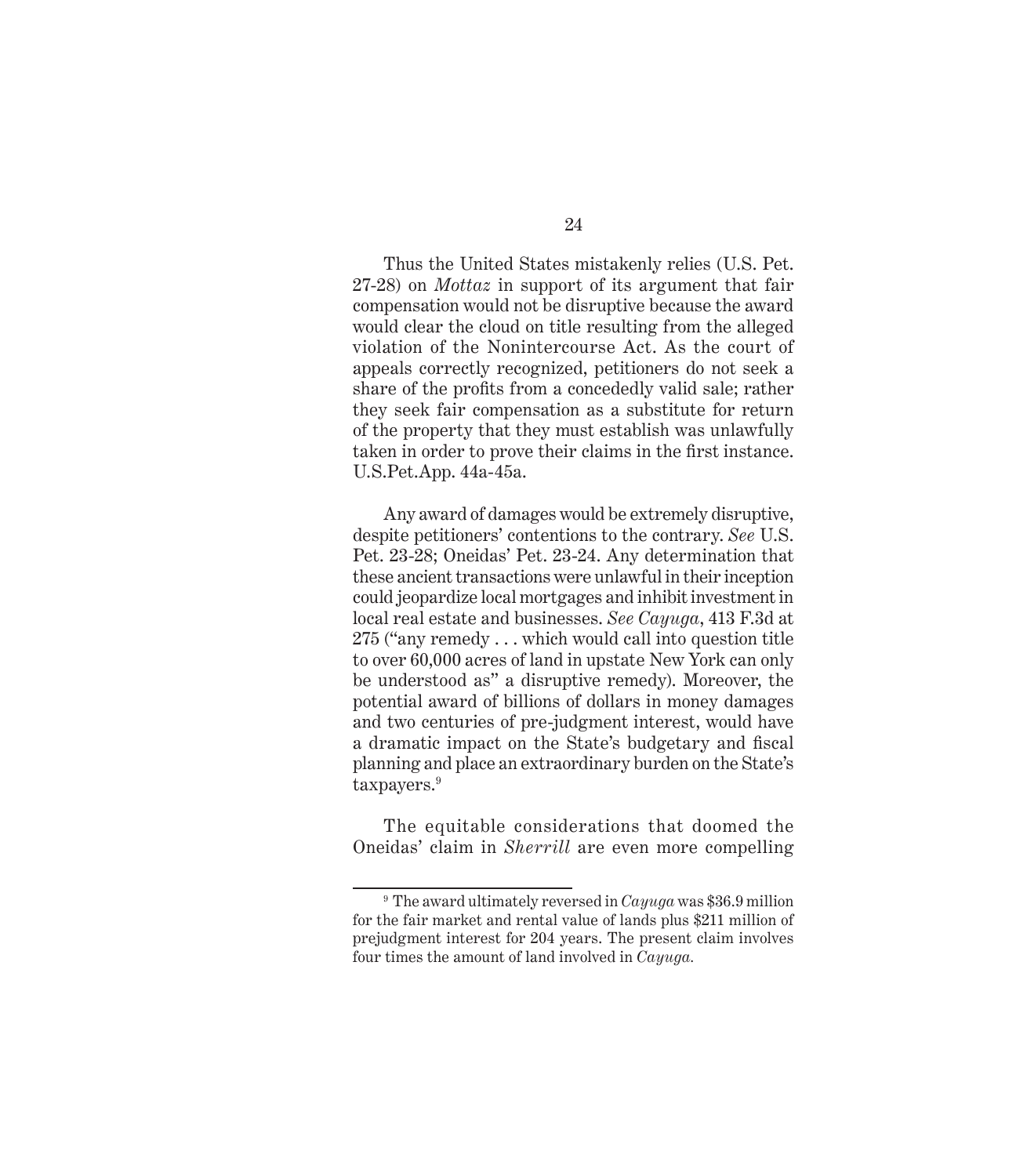here. Petitioners' claims in this case are not limited to the 17,000 acres they recently purchased in Oneida and Madison Counties that were at issue in *Sherrill*. *See id*. at 211. Nor are they limited to the fair rental value of fewer than 900 acres for two years as in *Oneida II*. The claims here involve more than 250,000 acres in central New York and imperil the settled expectations of thousands of private landowners. "Claims having this characteristic . . . necessarily threaten to undermine broadly held and justified expectations as to the ownership of a vast swath of lands — expectations that have arisen not only through the passage of time but also the attendant development of the properties." U.S.Pet.App. 45a.

Because this Court squarely addressed the effect of similarly disruptive ancient tribal claims in *Sherrill*, and there is no circuit split on this issue, there is no basis for granting the petitions for certiorari. The Court stated that 25 U.S.C. § 465 provides "a mechanism for the acquisition of lands for tribal communities that takes account of the interests of others with stakes in the area's governance and well-being." 544 U.S. at 220. In accordance with that suggestion, the New York Oneidas pursued the trust process and the United States issued a Record of Decision agreeing to take approximately 13,000 acres into trust. Although respondents have challenged the Record of Decision, the invocation of the administrative land trust process further demonstrates that the issues here do not merit this Court's review.

B. The decision below does not conflict with *Oneida II*. While this Court held that the Oneidas could maintain a federal common law cause of action for damages for a violation of their possessory rights, it expressly declined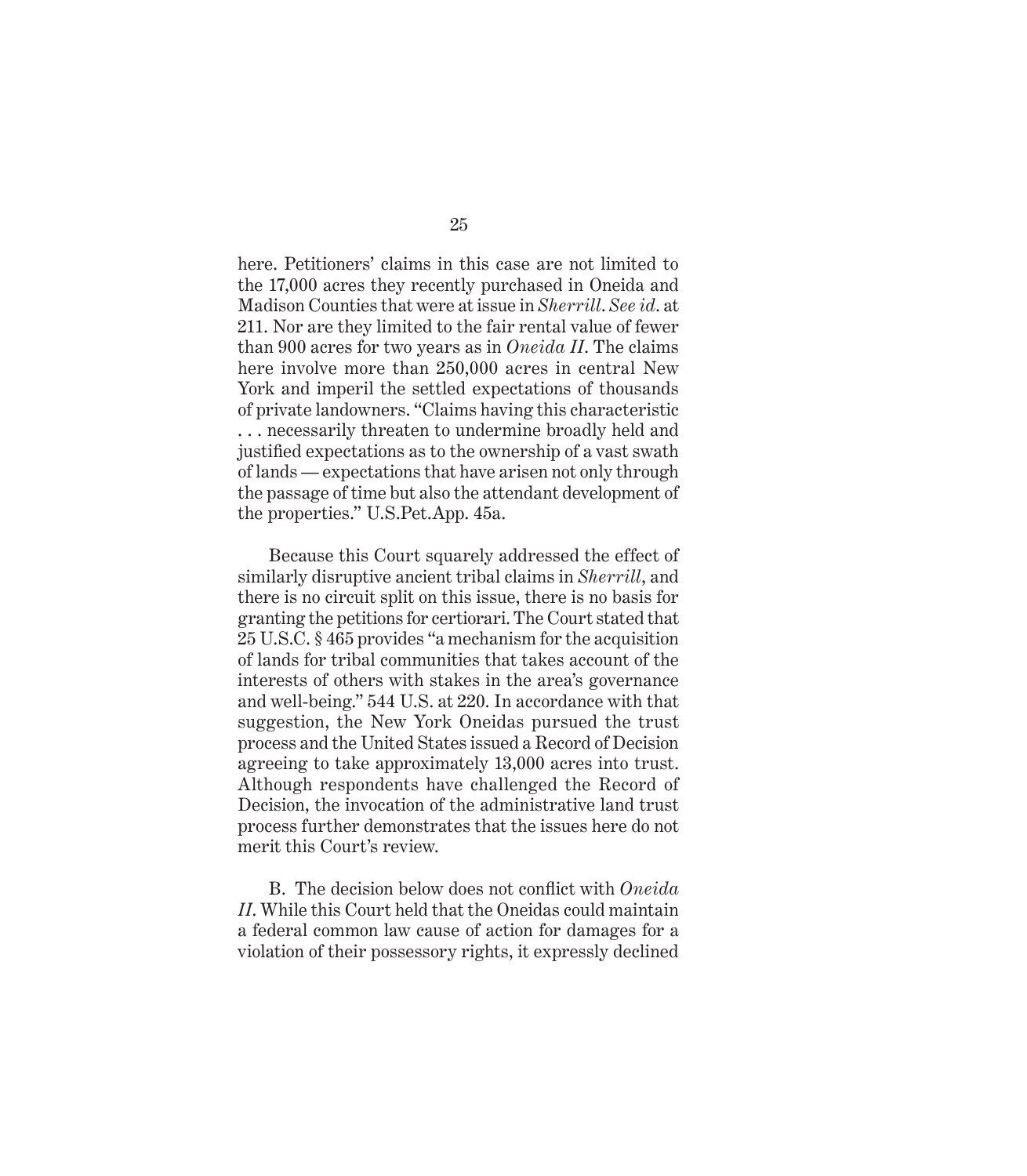to consider whether the Oneidas' claim is barred by laches because, in that case, the defendants had not preserved the defense. *See Oneida II*, 470 U.S. at 244-45; *but see id* at 261-270 (Stevens, J., dissenting) (four Justices concluded that laches would bar the claim). Although the majority in *Oneida II* offered "observations" about whether laches could be applied in that case, which was limited to seeking two-years' rent on fewer than 900 acres owned by the Counties of Madison and Oneida, it expressly declined to rule on the issue, *id*. at 244-245 n. 16, notwithstanding the fact that the dissenters stated unambiguously that they would find the claims barred by laches, *id.* at 255-273 (Stevens, J.), presaging this Court's decision in *Sherrill* and the court of appeals decisions in *Cayuga* and this case.

Nor does this Court's statement in *Sherrill* that it did "not disturb [its] holding in *Oneida II,*" 544 U.S. at 221, suggest a conflict with this Court's decisions. Oneida II and *Sherrill* together establish that while a federal common law cause of action exists for the wrongful dispossession of Indian lands, such a claim may nevertheless be barred by laches and related equitable considerations. The court of appeals' decision in this case reflects that the holdings of *Oneida II* and *Sherrill* stand side-by-side. Thus, the decision below does not conflict with *Oneida II*.

The court of appeals correctly applied both *Sherrill*  and *Oneida II* to hold that this claim which challenges dozens of transactions that occurred nearly two centuries ago during the very infancy of our nation, and which will affect 250,000 acres of land and 20,000 private landowners, is barred by these equitable considerations. The holding is consistent with this Court's precedent and does not merit review by this Court.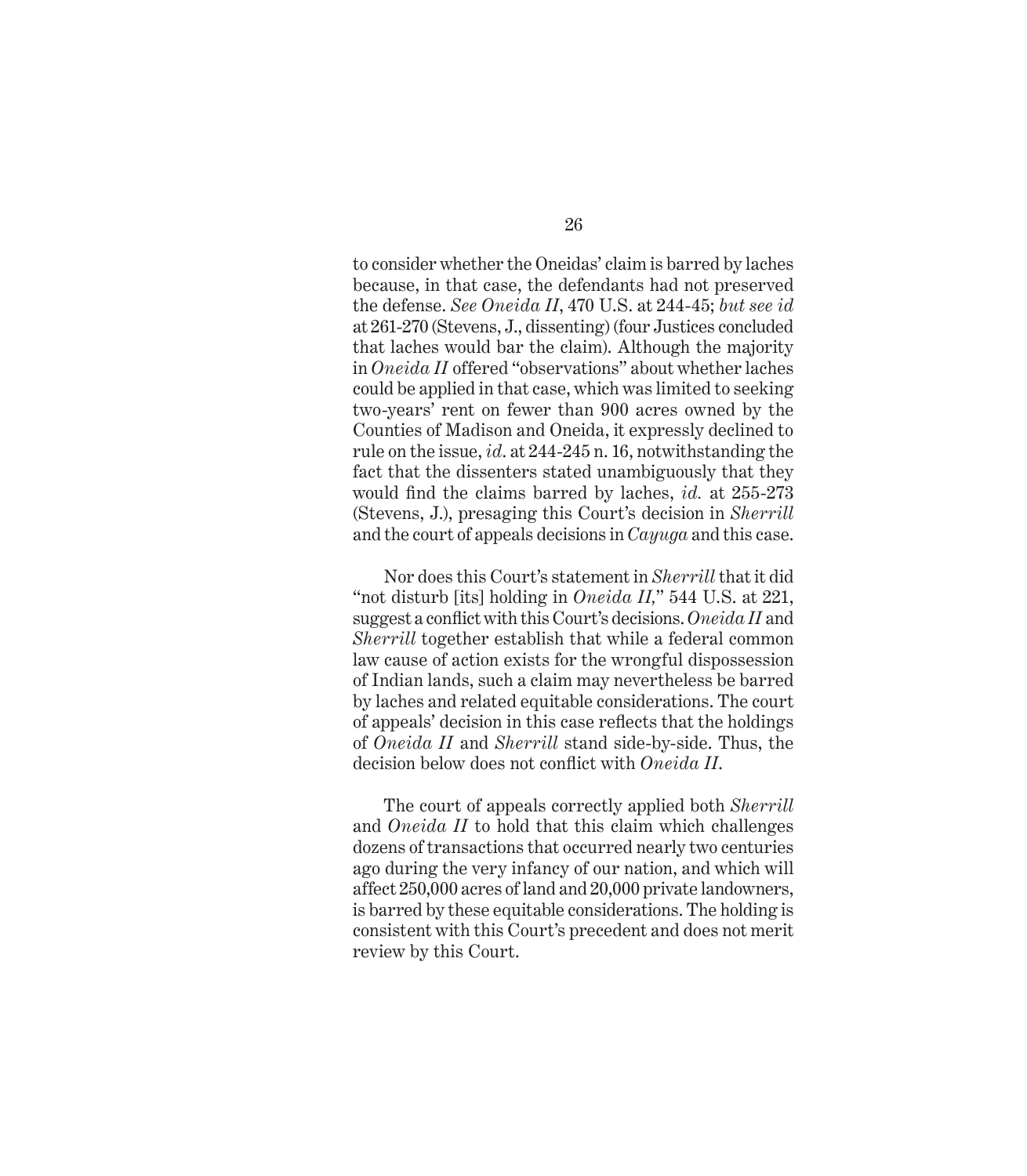### **II. The Other Questions Presented By Petitioners Do Not Warrant This Court's Review.**

A. Applying *Sherrill's* equitable doctrines to bar these claims does not conflict with the congressional policy expressed in 28 U.S.C. § 2415. The statutes of limitations established in 28 U.S.C. § 2415 do not apply to claims that seek "to establish the title to, or right of possession of, real or personal property." 28 U.S.C. § 2415(c). Congress has adopted no statute of limitations for tribal possessory and title claims such as the present one. *See Oneida II*, 470 U.S. at 240 ("[t]here is no federal statute of limitations governing federal common-law actions by Indians to enforce property rights"); *see also Mottaz*, 476 U.S. at 848 n. 10 (same). Indeed, the United States agreed in *Oneida II* that these claims involving litigation over the continued vitality of aboriginal title, even those for damages, may be construed as suits "to establish the title to, or right of possession of, real or personal property" that would be exempt from the statute of limitations in 28 U.S.C. § 2415. *See Oneida II*, 470 U.S. at 243 n. 15, citing Brief of the United States as Amicus Curiae at 24-25.

This case is and always has been about the validity of the title and the Oneidas' current right to possession of lands sold to New York in the late eighteenth and early nineteenth centuries. In their 1974 complaint, the Oneidas alleged violations of their right to possession, and in its 1998 complaint, the United States alleged that the ancient cessions were invalid and that the counties were in wrongful possession of the land. In 2000, both petitioners sought to eject 20,000 private landowners, and in their current complaints, they still assert claims of title and possession of the lands occupied by the respondents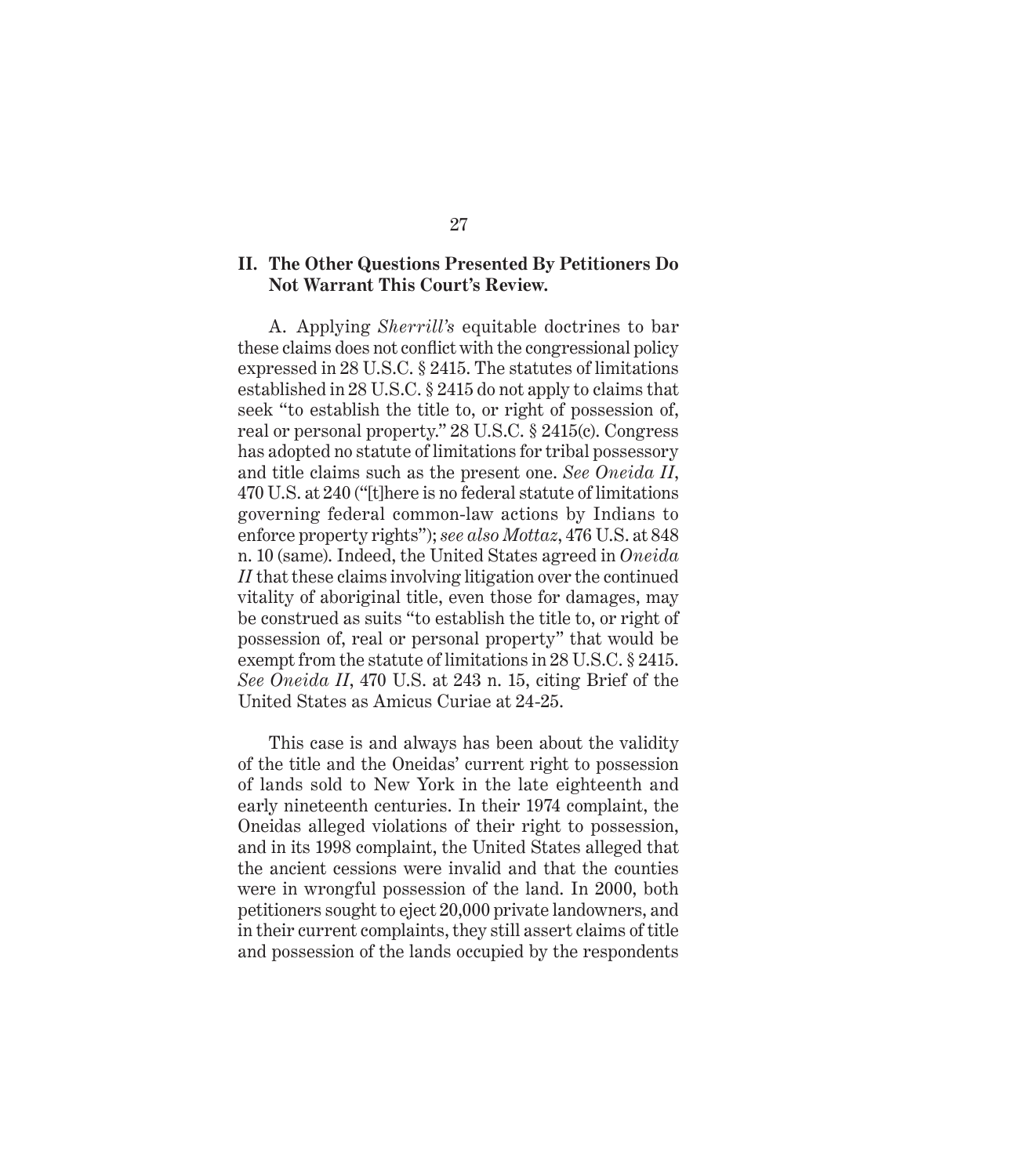and a declaration that the cessions were void *ab initio*. In addition, the United States seeks from the State over 200 years' fair rental value of the quarter-million acres. Even now, in their petition to this Court, the Oneidas characterize their claim as premised on their right to possession of these lands. Their first question presented is whether the court of appeals contravened *Oneida II* and *Sherrill* by ruling that equitable considerations barred their "claims for money damages for the dispossession of their tribal lands in violation of federal law." Oneida Pet. at (i). Accordingly, even if petitioners now purport to seek only damages for trespass or fair compensation in lieu of a return of title or possession, the court of appeals' holding does not violate the congressional policy of § 2415 because petitioners' claims remain possessory land claims to which the statute does not apply.

Moreover, petitioners' § 2415 argument would not warrant a grant of certiorari, even if that section were applicable to the claims here, because the existence of a federal statute of limitations would not preclude the application of laches and related equitable doctrines. Where Congress intends to bar laches as a defense to Indian claims, it has said so. *See* Indian Claims Commission Act, ch. 959, § 2, 60 Stat. 1049, 1050 (1946) (the ICC may hear and determine specified claims against the United States "notwithstanding any statute of limitations or laches"); 25 U.S.C. § 640d-17(b) (Act settling certain Indian land claims provides that "[n]either laches nor the statute of limitations shall constitute a defense to any action authorized by this subchapter for existing claims if commenced within" specified periods). Congress did not expressly preclude the laches defense in § 2415, and the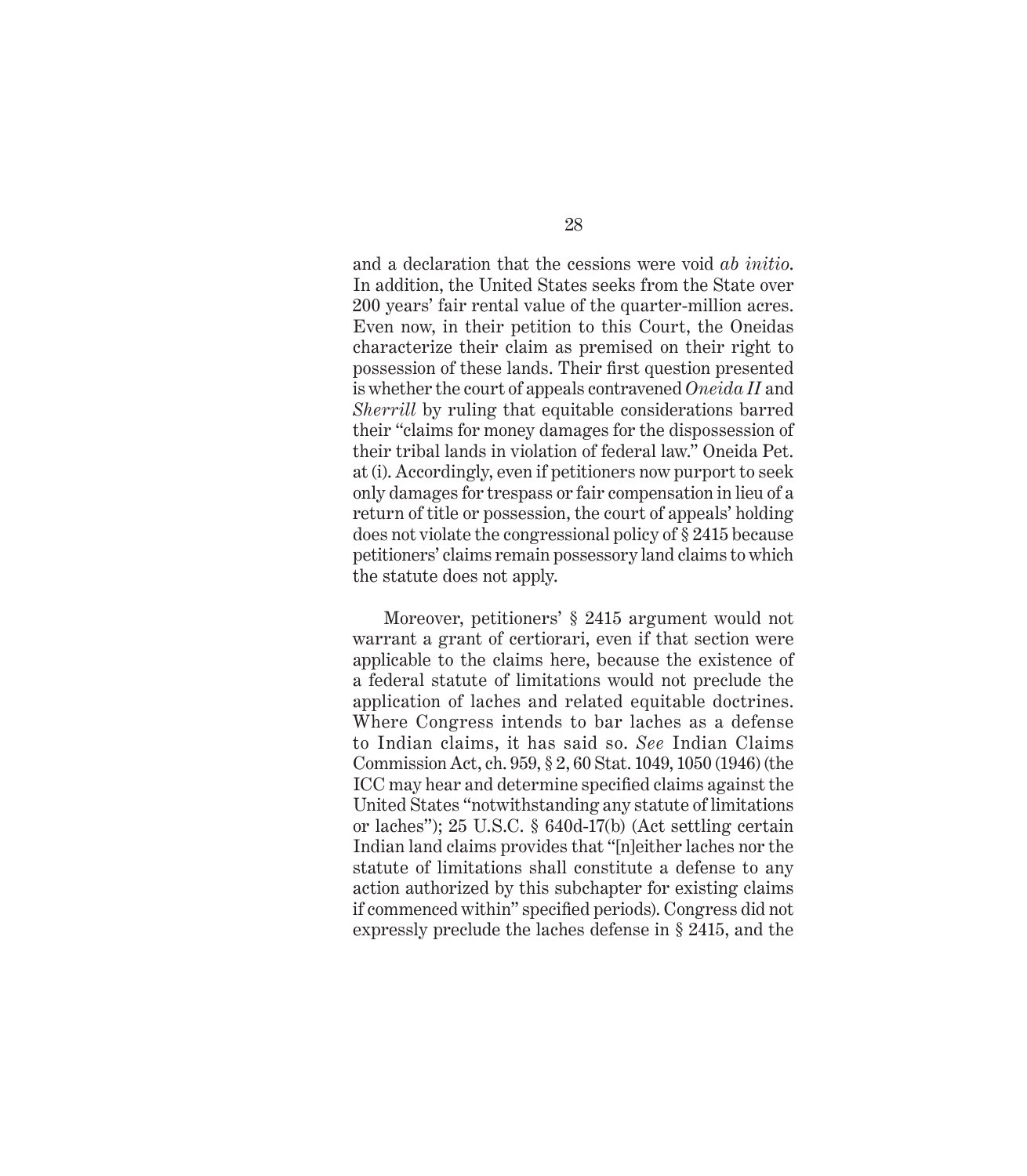application of laches by the court of appeals is therefore not "a violation of Congress' will." *Cf*. *Oneida II*, 470 U.S. at 244 (concluding that it would violate Congress' will "to hold that a state statute of limitations period should be borrowed in these circumstances"). And there is no indication that in enacting or amending § 2415 Congress intended to revive ancient Indian claims seeking possession of or title to land that were barred by laches over a century before. *See Oneida II*, 470 U.S. at 271-272 (Stevens, J., dissenting)  $(\S 2415[c]$  merely reflects an intent to preserve the law as it existed on the date of enactment).

In any event, this Court has held that laches may bar actions that are otherwise within the statute of limitations. *See Holmberg v. Armbrecht*, 327 U.S. 392, 396 (1946) ("[a] suit in equity may fail though 'not barred by the act of limitations'") (quoting *McKnight v. Taylor*, 42 U.S. 161, 168 (1843)); *Alsop v. Riker*, 155 U.S. 448, 460-461 (1894) (equity may refuse relief "even if the time elapsed without suit is less than prescribed by the statute of limitations); *see also Gardner v. Panama R. Co*., 342 U.S. 29, 31 (1951) (use of laches "should not be determined merely by a reference to and a mechanical application of the statute of limitations," but rather depends on the court's discretion). Accordingly, even if § 2415 applied and this action were brought under that section, the court of appeals' holding that laches and related equitable doctrines bar this claim fits squarely within this Court's holdings.

B. The court of appeals' application of the equitable considerations of laches, acquiescence and impossibility to the United States' claim does not raise an important federal question warranting this Court's review. First, neither *Sherrill* nor the Second Circuit's decision applying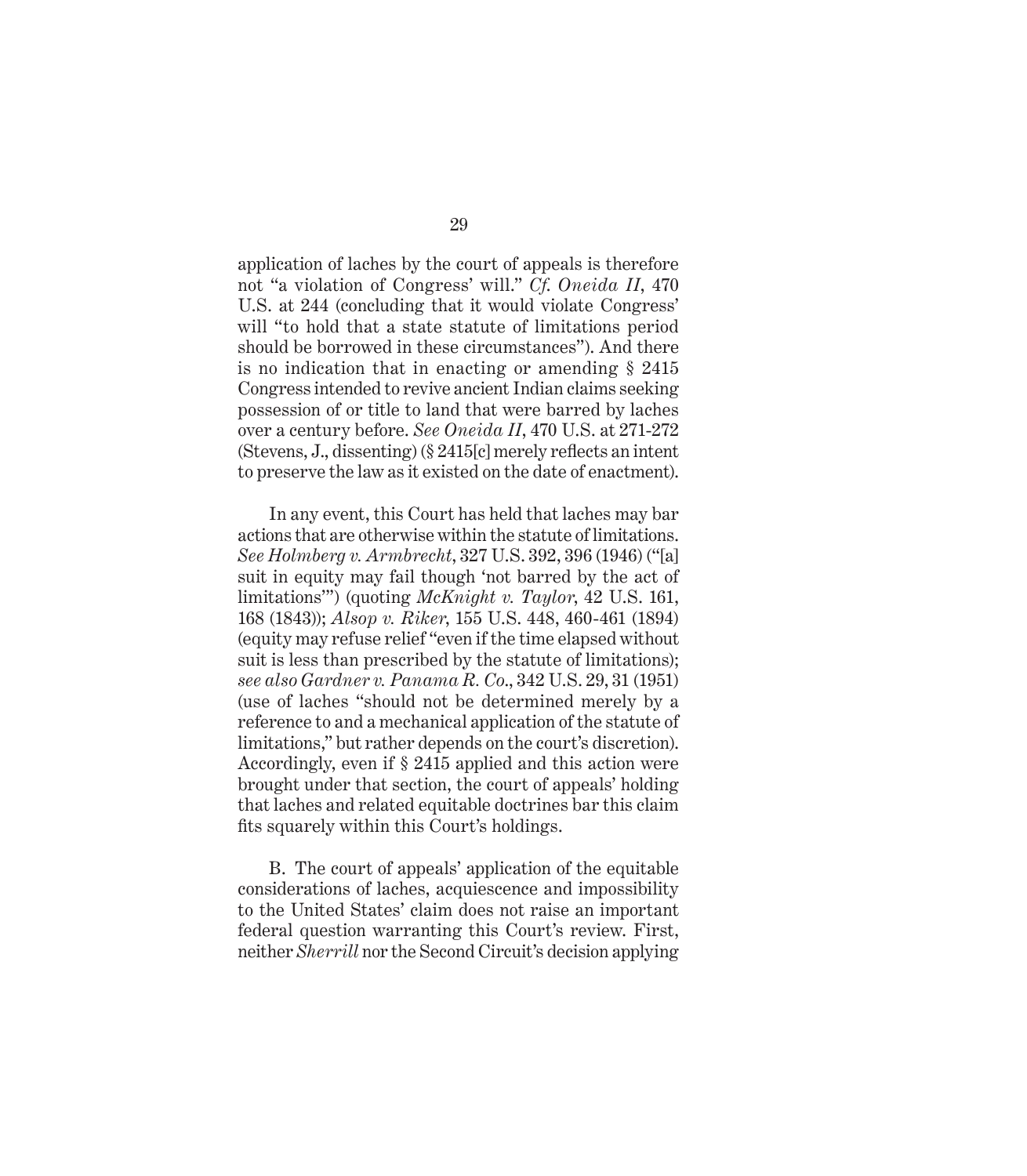*Sherrill* purported to articulate generally applicable principles of laches, but rather crafted and applied an equitable bar peculiar to the particular historical context here. In addition to laches the Court considered the United States' acquiescence in the land transfers for nearly two centuries. As this Court noted after reviewing this ancient history, "[f]rom the early 1800's into the 1970's, the United States largely accepted, or was indifferent to, New York's governance of the land in question *and the validity* vel non *of the Oneidas' sales to the State*." *Id.* at 214 (emphasis added). And the Court also relied on the disruption that would result from such a claim in undermining governmental administration and the long settled and reasonable expectations of thousands of landowners. The application of these doctrines to the United States in the historical circumstances presented here does not raise a question that merits this Court's review.

Second, the decision below is consistent with this Court's recognition that an action by the United States may be precluded by "inordinate delay" even when the United States is acting in its sovereign capacity. *See Occidental Life Ins. Co. v. EEOC*, 432 U.S. 355, 373 (1977) (EEOC's inordinate delay in bringing Title VII enforcement action may preclude relief). Particularly here where (1) the United States encouraged and assisted in the State's acquisition of the Oneidas' former reservation lands and relocation to Wisconsin and Kansas, (2) the United States delayed for nearly two centuries in bringing suit and even defended the transactions before the ICC, and (3) any relief would disrupt long-settled land titles, the decision below to apply *Sherrill* breaks no new ground. *See, e.g*., *Heckler v. Community Health Serv. of Crawford County, Inc.*, 467 U.S. 51, 61 (1984) (equitable estoppel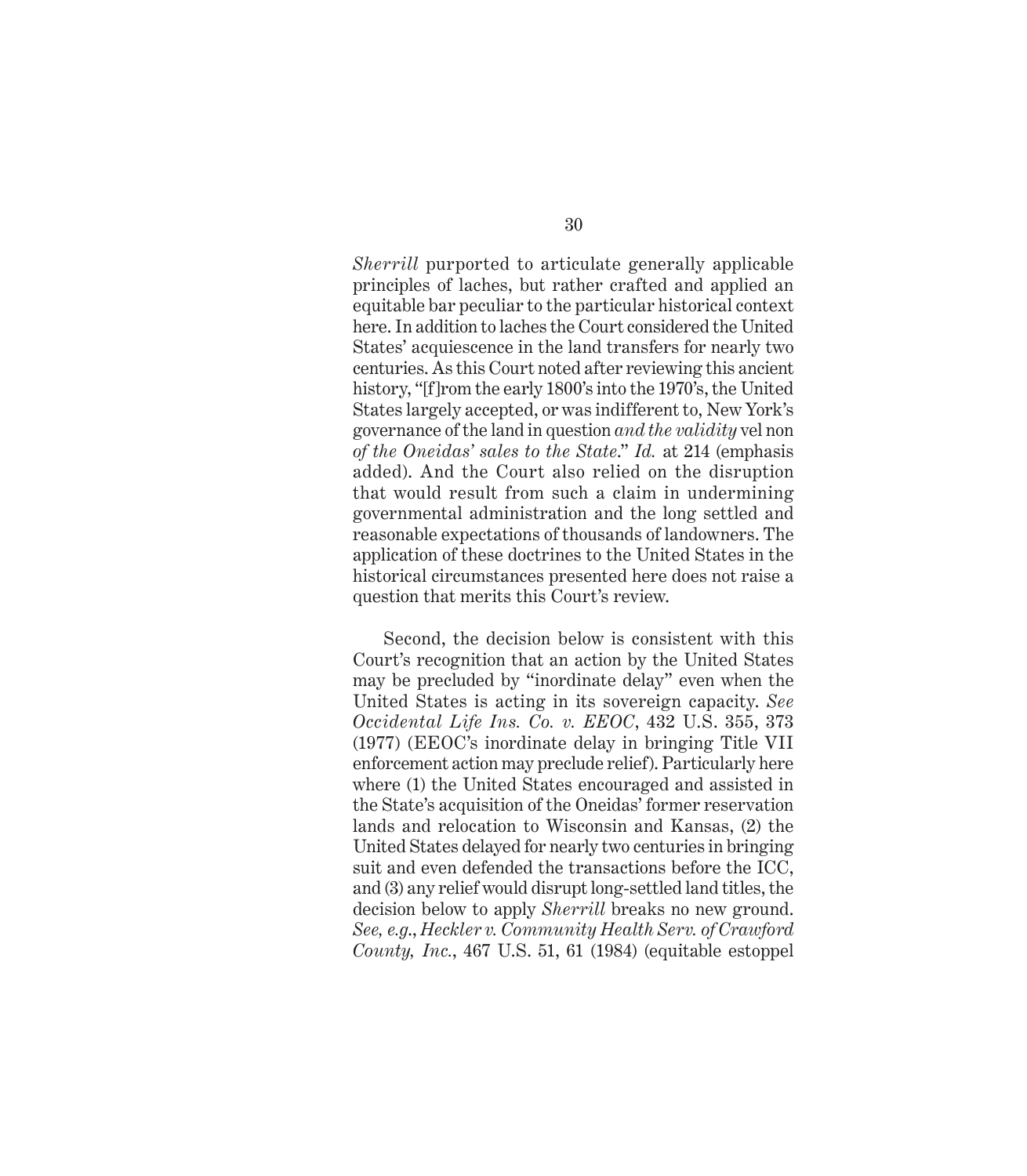may apply against the United States where necessary to vindicate the "interest of citizens in some minimum standard of decency, honor, and reliability in their dealings with their Government.")

Contrary to the assertion of the United States (U.S. Pet. 19-20) this case does not "squarely conflict" with this Court's decisions in *United States v. Beebe*, 127 U.S. 338, 344 (1888); *United States v. California*, 332 U.S. 19, 39- 40 (1947); and *United States v. Summerlin*, 310 U.S. 414, 416 (1940). While the Court declined in those cases to bar particular claims of the United States for reasons of delay, none of the cases involved centuries-old transactions or the scope of disruption presented by this and other Indian land claims dating from the early years of this Nation. *California* involved the United States in its capacity as off-shore landowner and found laches inapplicable where the conflicting claims were made only in the preceding decade. 332 U.S. at 39. *Summerlin*, although referring in the opinion to "laches," held only that the United States was not bound by state statutes of limitations. And *Beebe* held that the United States' suit to cancel land patents was in fact barred by laches because the United States was "a mere formal complainant" in the suit on behalf of private persons. 127 U.S. 338, 346-348 (1888) None of these cases stands for the proposition that the extreme delay of two centuries involved in this case cannot constitute a bar to recovery by the United States. Here, the United States did not bring this suit in the first instance, and did not intervene in the Oneidas' suit for decades, nearly 200 years after the challenged transactions occurred. The court of appeals correctly concluded that whatever the interest of the United States in trying at this late date to revive ancient tribal rights of possession by overturning land